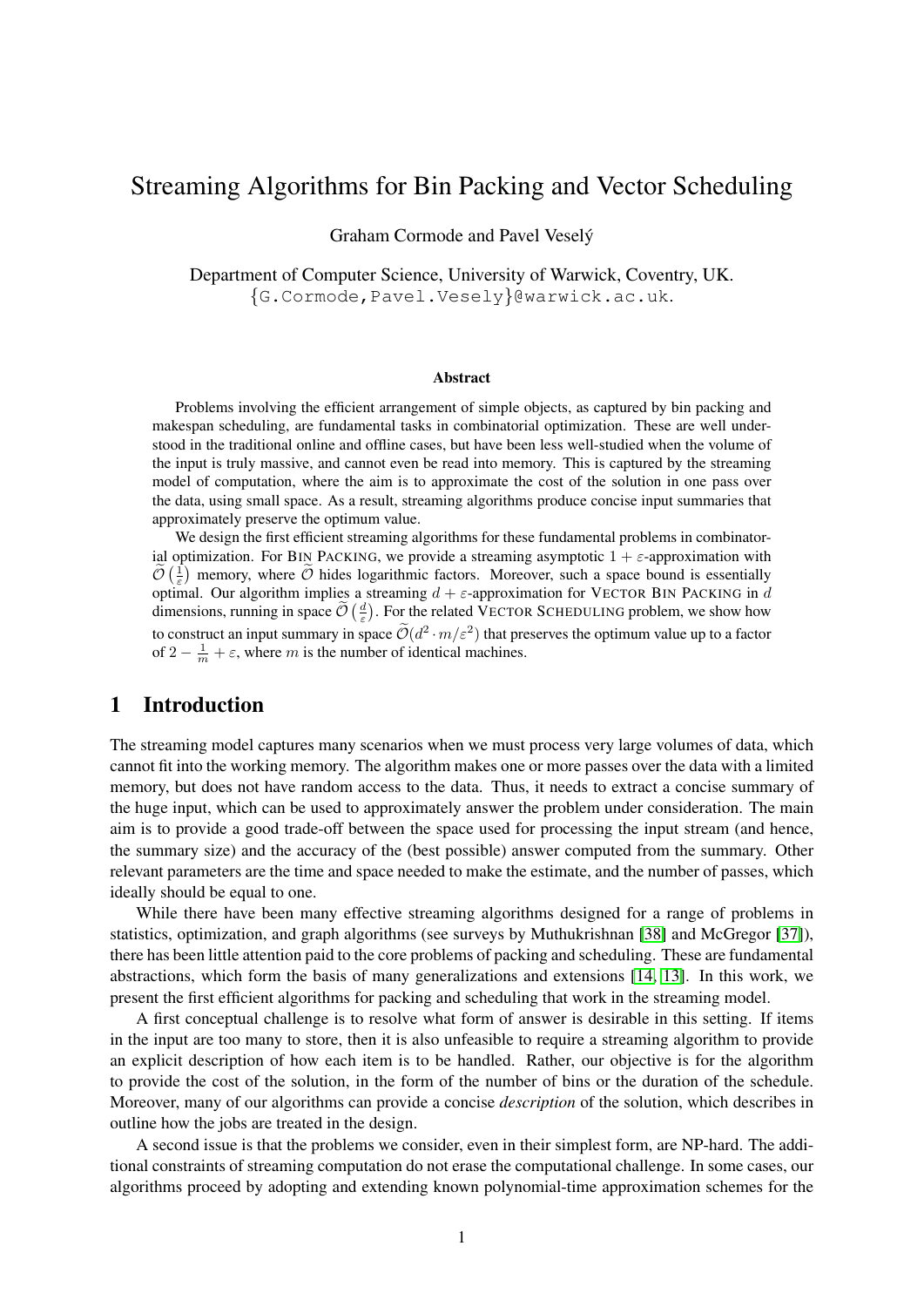offline versions of the problems, while in other cases, we come up with new approaches. The streaming model effectively emphasizes the question of how compactly can the input be summarized to allow subsequent approximation of the problem of interest. Our main results show that in fact the inputs for many of our problems of interest can be "compressed" to very small intermediate descriptions which suffice to extract near-optimal solutions for the original input. This implies that they can be solved in scenarios which are storage or communication constrained.

We proceed by formalizing the streaming model, after which we summarize our results. We continue by presenting related work, and contrast with the online setting.

#### 1.1 Problems and Streaming Model

Bin Packing. The BIN PACKING problem is defined as follows: The input consists of *N* items with sizes  $s_1, \ldots, s_N$  (each between 0 and 1), which need to be packed into bins of unit capacity. That is, we seek a partition of the set of items  $\{1, \ldots, N\}$  into subsets  $B_1, \ldots, B_m$ , called bins, such that for any bin *B*<sup>*i*</sup>, it holds that  $\sum_{j \in B_i} s_j \leq 1$ . The goal is to minimize the number *m* of bins used.

We also consider the natural generalization to VECTOR BIN PACKING, where the input consists of *d*-dimensional vectors, with the value of each coordinate between 0 and 1 (i.e., the scalar items *s<sup>i</sup>* are replaced with vectors  $v^i$ ). The vectors need to be packed into *d*-dimensional bins with unit capacity in each dimension, we thus require that  $\|\sum_{\mathbf{v}\in B_i} \mathbf{v}\|_{\infty} \leq 1$  (where, the infinity norm  $\|\mathbf{v}\|_{\infty} = \max_i \mathbf{v}_i$ ).

Scheduling. The MAKESPAN SCHEDULING problem is closely related to BIN PACKING but, instead of filling bins with bounded capacity, we try to balance the loads assigned to a fixed number of bins. Now we refer to the input as comprising a set of *jobs*, with each job *j* defined by its processing time  $p_i$ . Our goal is to assign each job on one of *m* identical machines to minimize the *makespan*, which is the maximum load over all machines.

In VECTOR SCHEDULING, a job is described not only by its processing time, but also by, say, memory or bandwidth requirements. The input is thus a set of jobs, each job *j* characterized by a vector  $v^j$ . The goal is to assign each job into one of m identical machines such that the maximum load over all machines and dimensions is minimized.

Streaming Model. In the streaming scenario, the algorithm receives the input as a sequence of items, called the input stream. We do not assume that the stream is ordered in any particular way (e.g., randomly or by item sizes), so our algorithms must work for arbitrarily ordered streams. The items arrive one by one and upon receiving each item, the algorithm updates its memory state. A streaming algorithm is required to use space sublinear in the length of the stream, ideally just  $polylog(N)$ , while it processes the stream. After the last item arrives, the algorithm computes its estimate of the optimal value, and the space or time used during this final computation is not restricted.

For many natural optimization problems outputting some explicit solution of the problem is not possible owing to the memory restriction (as the algorithm can store only a small subset of items). Thus the goal is to find a good approximation of the *value* of an offline optimal solution. Since our model does not assume that item sizes are integers, we express the space complexity not in bits, but in words (or memory cells), where each word can store any number from the input; a linear combination of numbers from the input; or any integer with  $\mathcal{O}(\log N)$  bits (for counters, pointers, etc.).

#### 1.2 Our Results

Bin packing. In Section [3,](#page-4-0) we present a streaming algorithm for BIN PACKING, which outputs an asymptotic  $1 + \varepsilon$ -approximation of OPT, the optimal number of bins, using  $\mathcal{O}\left(\frac{1}{\varepsilon}\right)$  $\frac{1}{\varepsilon} \cdot \log \frac{1}{\varepsilon} \cdot \log \mathsf{OPT}$ memory. This means that the algorithm uses at most  $(1 + \varepsilon) \cdot \text{OPT} + o(\text{OPT})$  bins, and in our case, the additive *o*(OPT) term is bounded by the space used. The novelty of our contribution is to combine a data structure that approximately tracks all quantiles in a numeric stream [\[26\]](#page-17-0) with techniques for approximation schemes [\[18,](#page-17-1) [33\]](#page-18-2). We show that we can improve upon the log OPT factor in the space complexity if randomization is allowed or if item sizes are drawn from a bounded-size set of real numbers. On the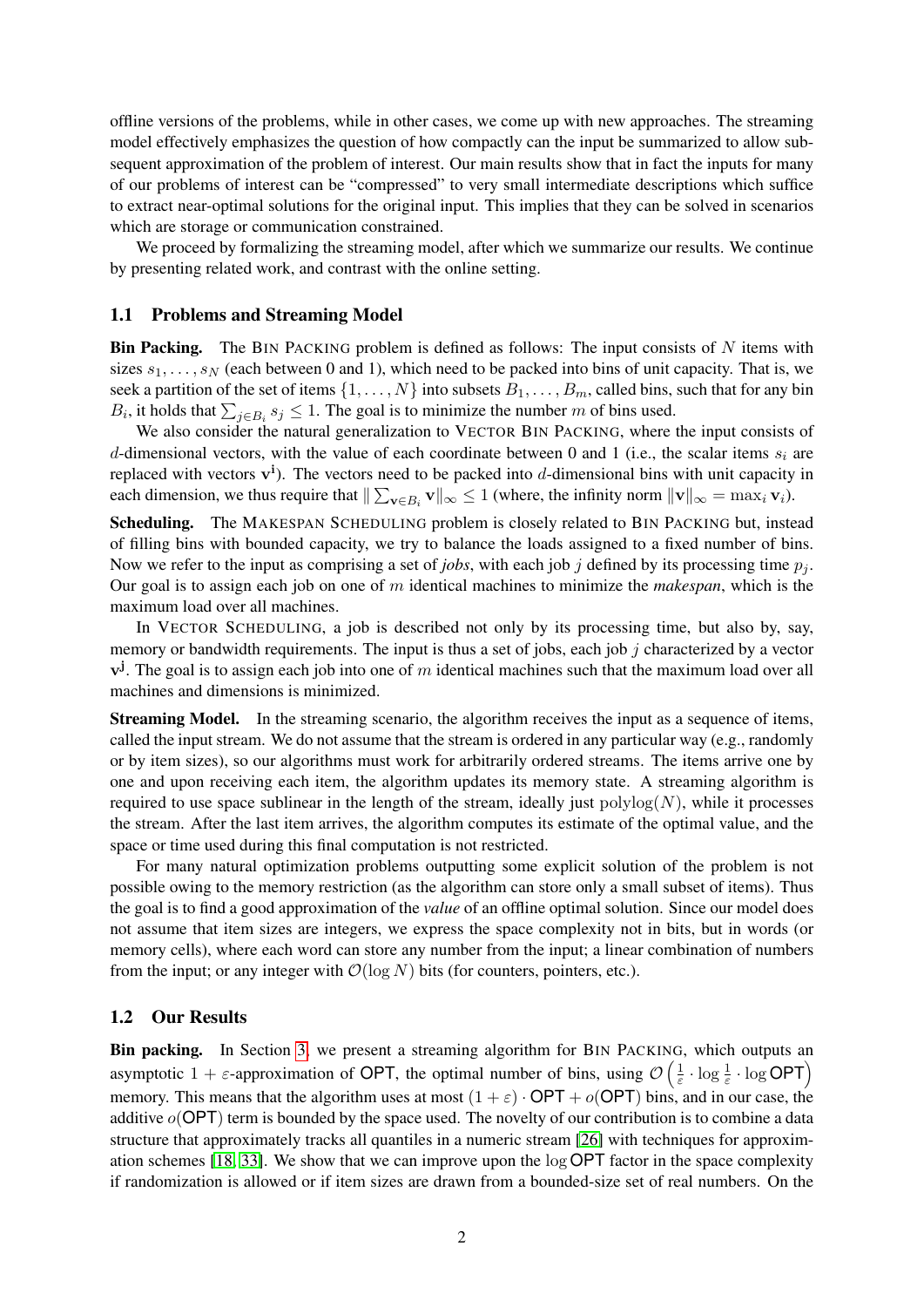other hand, we argue that our result is close to optimal, up to a factor of  $\mathcal{O}(\log \frac{1}{\varepsilon})$ , if item sizes are accessed only by comparisons (including comparisons with some fixed constants). Thus, one cannot get an estimate with at most  $OPT + o(OPT)$  bins by a streaming algorithm, unlike in the offline setting [\[28\]](#page-17-2). The hardness emerges from the space complexity of the quantiles problem in the streaming model.

For VECTOR BIN PACKING, we design a streaming asymptotic *d* + *ε*-approximation algorithm running in space  $\mathcal{O}\left(\frac{d}{\varepsilon}\right)$  $\frac{d}{\varepsilon} \cdot \log \frac{d}{\varepsilon} \cdot \log \text{OPT}$ ; see Section [3.3.](#page-10-0) We remark that if vectors are rounded into a sublinear number of types, then better than  $d$ -approximation is not possible [\[7\]](#page-16-2).

**Scheduling.** For MAKESPAN SCHEDULING, one can obtain a straightforward streaming  $1 + \varepsilon$ -appro-ximation<sup>[1](#page-2-0)</sup> with space of only  $\mathcal{O}(\frac{1}{\varepsilon})$  $\frac{1}{\varepsilon} \cdot \log \frac{1}{\varepsilon}$ ) by rounding sizes of suitably large jobs to powers of  $1 + \varepsilon$ and counting the total size of small jobs. In a higher dimension, it is also possible to get a streaming 1 + *ε*-approximation, by the rounding introduced by Bansal *et al.* [\[8\]](#page-16-3). However, the memory required for this algorithm is exponential in *d*, precisely of size  $\mathcal{O}\left(\frac{1}{\varepsilon}\right)$  $\left(\frac{1}{\varepsilon}\log\frac{d}{\varepsilon}\right)^d$ , and thus only practical when *d* is a very small constant. Moreover, such a huge amount of memory is needed even if the number *m* of machines (and hence, of big jobs) is small as the algorithm rounds small jobs into exponentially many types. See Section [4.2](#page-14-0) for more details.

In case *m* and *d* make this feasible, we design a new streaming  $\left(2 - \frac{1}{m} + \varepsilon\right)$ -approximation with  $\mathcal{O}\left(\frac{1}{\varepsilon^2}\right)$  $\frac{1}{\varepsilon^2} \cdot d^2 \cdot m \cdot \log \frac{d}{\varepsilon}$  memory, which implies a 2-approximation streaming algorithm running in space  $O(d^2 \cdot m^3 \cdot \log dm)$ . We thus obtain a much better approximation than for VECTOR BIN PACKING with a reasonable amount of memory (although to compute the actual makespan from our input summary, it takes time doubly exponential in *d* [\[8\]](#page-16-3)). Our algorithm is not based on rounding, as in the aforementioned algorithms, but on combining small jobs into containers, and the approximation guarantee of this approach is at least  $2-\frac{1}{n}$  $\frac{1}{m}$ , which we demonstrate by an example. We describe the algorithm for VECTOR SCHEDULING in Section [4.](#page-11-0)

## 2 Related Work

We give an overview of related work in offline, online, and sublinear algorithms, and highlight the differences between online and streaming algorithms. Recent surveys of Christensen *et al.* [\[13\]](#page-16-1) and Coffman *et al.* [\[14\]](#page-16-0) have a more comprehensive overview.

### 2.1 Bin Packing

Offline approximation algorithms. BIN PACKING is an NP-complete problem and indeed it is NPhard even to decide whether two bins are sufficient or at least three bins are necessary. This follows by a simple reduction from the PARTITION problem and presents the strongest inapproximability to date. Most work in the offline model focused on providing *asymptotic R*-approximation algorithms, which use at most  $R \cdot \text{OPT} + o(\text{OPT})$  bins. In the following, when we refer to an approximation for BIN PACKING we implicitly mean the asymptotic approximation. The first *polynomial-time approximation scheme* (PTAS), that is, a 1+*ε*-approximation for any *ε >* 0, was given by Fernandez de la Vega and Lueker [\[18\]](#page-17-1). Karmarkar and Karp [\[33\]](#page-18-2) provided an algorithm which returns a solution with  $OPT + \mathcal{O}(\log^2 OPT)$  bins. Recently, Hoberg and Rothvoß [\[28\]](#page-17-2) proved it is possible to find a solution with  $OPT + \mathcal{O}(\log OPT)$  bins in polynomial time.

The input for BIN PACKING can be described by *N* numbers, corresponding to item sizes. While in general these sizes may be distinct, in some cases the input description can be compressed significantly by specifying the number of items of each size in the input. Namely, in the HIGH-MULTIPLICITY BIN PACKING problem, the input is a set of pairs  $(a_1, s_1), \ldots, (a_\sigma, s_\sigma)$ , where for  $i = 1, \ldots, \sigma$ ,  $a_i$  is the number of items of size  $s_i$  (and all  $s_i$ 's are distinct). Thus,  $\sigma$  encodes the number of item sizes, and

<span id="page-2-0"></span><sup>&</sup>lt;sup>1</sup>Unlike for BIN PACKING, an additive constant or even an additive  $o(OPT)$  term does not help in the definition of the approximation ratio, since we can scale every number on input by any  $\alpha > 0$  and OPT scales by  $\alpha$  as well.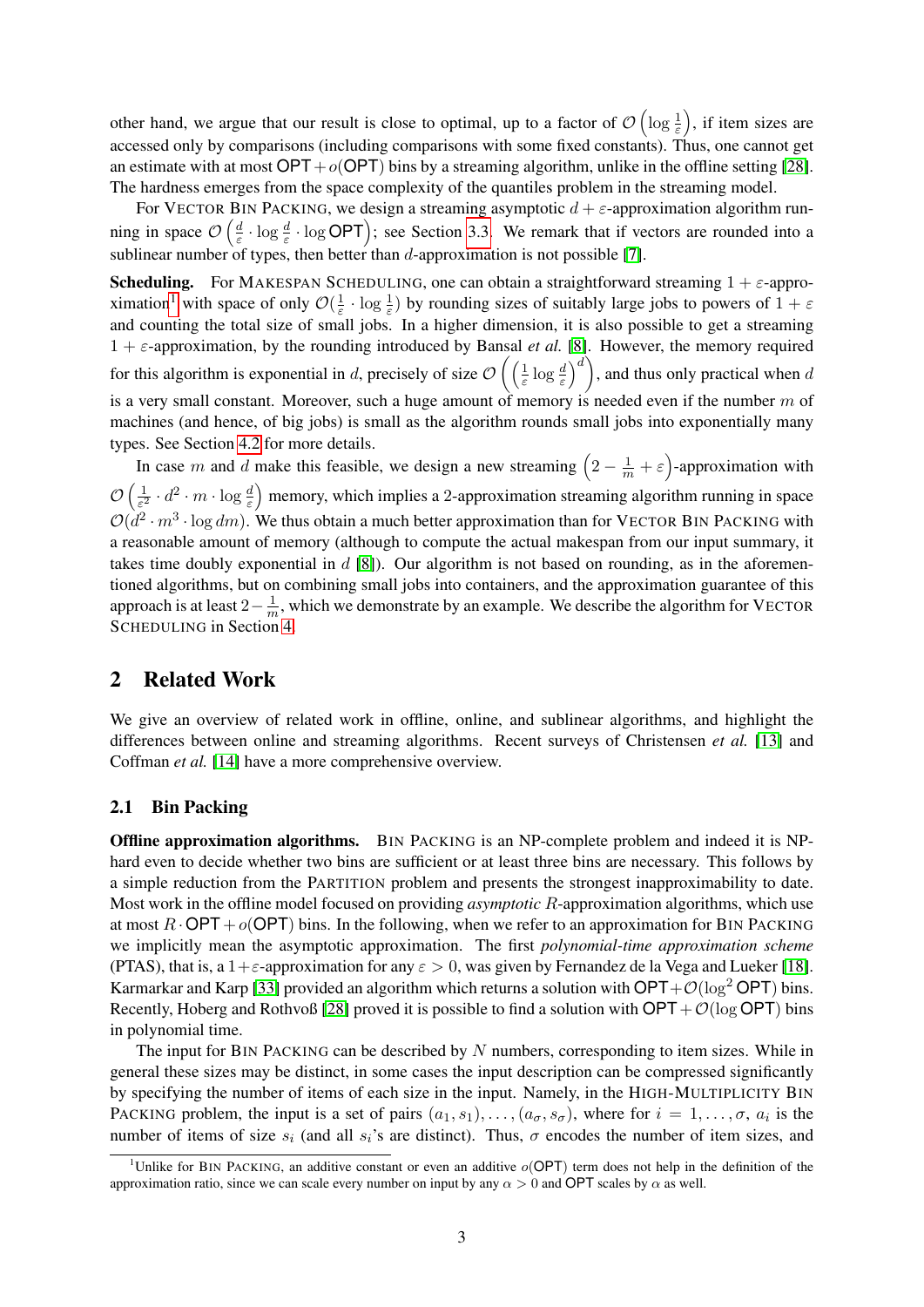hence the size of the description. The goal is again to pack these items into bins, using as few bins as possible. For constant number of sizes, *σ*, Goemans and Rothvoß [\[24\]](#page-17-3) recently gave an exact algorithm for the case of rational item sizes running in time  $(\log \Delta)^{2^{\mathcal{O}(\sigma)}}$ , where  $\Delta$  is the largest multiplicity of an item or the largest denominator of an item size, whichever is the greater.

While these algorithms provide satisfying theoretical guarantees, simple heuristics are often adopted in practice to provide a "good-enough" performance. FIRST FIT [\[32\]](#page-17-4), which puts each incoming item into the first bin where it fits and opens a new bin only when the item does not fit anywhere else achieves 1*.*7-approximation [\[16\]](#page-16-4). For the high-multiplicity variant, using an LP-based Gilmore-Gomory cutting stock heuristic [\[22,](#page-17-5) [23\]](#page-17-6) gives a good running time in practice [\[2\]](#page-16-5) and produces a solution with at most  $OPT + \sigma$  bins. However, neither of these algorithms adapts well to the streaming setting with possibly distinct item sizes. For example, FIRST FIT has to remember the remaining capacity of each open bin, which in general can require space proportional to OPT.

VECTOR BIN PACKING proves to be substantially harder to approximate, even in a constant dimension. For fixed *d*, Bansal, Eliáš, and Khan [\[7\]](#page-16-2) showed an approximation factor of  $\approx 0.807 + \ln(d+1) + \varepsilon$ . For general *d*, a relatively simple algorithm based on an LP relaxation, due to Chekuri and Khanna [\[11\]](#page-16-6), remains the best known, with an approximation guarantee of  $1 + \varepsilon d + \mathcal{O}(\log \frac{1}{\varepsilon})$ . The problem is APXhard even for  $d = 2$  [\[40\]](#page-18-3), and cannot be approximated within a factor better than  $d^{1-\epsilon}$  for any fixed  $\varepsilon > 0$  [\[13\]](#page-16-1) if *d* is arbitrarily large. Hence, our streaming  $d + \varepsilon$ -approximation for VECTOR BIN PACK-ING asymptotically achieves the offline lower bound.

Sampling-based algorithms. Sublinear-time approximation schemes constitute a model related to, but distinct from, streaming algorithms. Batu, Berenbrink, and Sohler [\[9\]](#page-16-7) provide an algorithm that takes  $\mathcal{O}$  $(\sqrt{N} \cdot \text{poly}(\frac{1}{\varepsilon}))$  weighted samples, meaning that the probability of sampling an item is proportional to its size. It outputs an asymptotic  $1 + \varepsilon$ -approximation of OPT. If uniform samples are also available, then sampling  $\tilde{\mathcal{O}}\left(N^{1/3} \cdot \text{poly}(\frac{1}{\varepsilon})\right)$  items is sufficient. These results are tight, up to a  $\text{poly}(\frac{1}{\varepsilon}, \log N)$ factor. Later, Beigel and Fu [\[10\]](#page-16-8) focused on uniform sampling of items, proving that  $\tilde{\Theta}(N/\text{SIZE})$ samples are sufficient and necessary, where  $SIZE$  is the total size of all items. Their approach implies a streaming approximation scheme by uniform sampling of the substream of big items. However, the space complexity in terms of  $\frac{1}{\varepsilon}$  is not stated in the paper, but we calculate this to be  $\Omega(\varepsilon^{-c})$  for a constant  $c \geq 10$ . Moreover,  $\Omega(\frac{1}{\epsilon^2})$  samples are clearly needed to estimate the number of items with size close to 1. Note that our approach is deterministic and substantially different than taking a random sample from the stream.

Online algorithms. Online and streaming algorithms are similar in the sense that they are required to process items one by one. However, an online algorithm must make all its decisions immediately — it must fix the placement of each incoming item on arrival.<sup>[2](#page-3-0)</sup> A streaming algorithm can postpone such decisions to the very end, but is required to keep its memory small, whereas an online algorithm may remember all items that have arrived so far. Hence, online algorithms apply in the streaming setting only when they have small space cost, including the space needed to store the solution constructed so far. The approximation ratio of online algorithms is quantified by the *competitive ratio*.

For BIN PACKING, the best possible competitive ratio is substantially worse than what we can achieve offline or even in the streaming setting. Balogh *et al.* [\[5\]](#page-16-9) designed an asymptotically 1*.*5783-competitive algorithm, while the current lower bound on the asymptotic competitive ratio is 1*.*5403 [\[6\]](#page-16-10). This (relatively complicated) online algorithm is based on the HARMONIC algorithm [\[35\]](#page-18-4), which for some integer *K* classifies items into size groups  $(0, \frac{1}{k})$  $\frac{1}{K}$ ],  $\left(\frac{1}{K}\right)$  $\frac{1}{K}, \frac{1}{K-1}$ , ...,  $(\frac{1}{2})$  $\frac{1}{2}$ , 1]. It packs each group separately by NEXT FIT, keeping just one bin open, which is closed whenever the next item does not fit. Thus HARMONIC can run in memory of size *K*, unlike most other online algorithms which require maintaining the levels of all bins opened so far. Its competitive ratio tends to approximately 1*.*691 as *K* goes to infinity. Surprisingly, this is also the best possible ratio if only a bounded number of bins is allowed to be open for an online algorithm [\[35\]](#page-18-4), which can be seen as the intersection of online and streaming algorithms.

For VECTOR BIN PACKING, the best known competitive ratio of  $d + 0.7$  [\[20\]](#page-17-7) is achieved by FIRST

<span id="page-3-0"></span> $2R$ elaxations which allow a limited amount of "repacking" have also been considered [\[17\]](#page-17-8).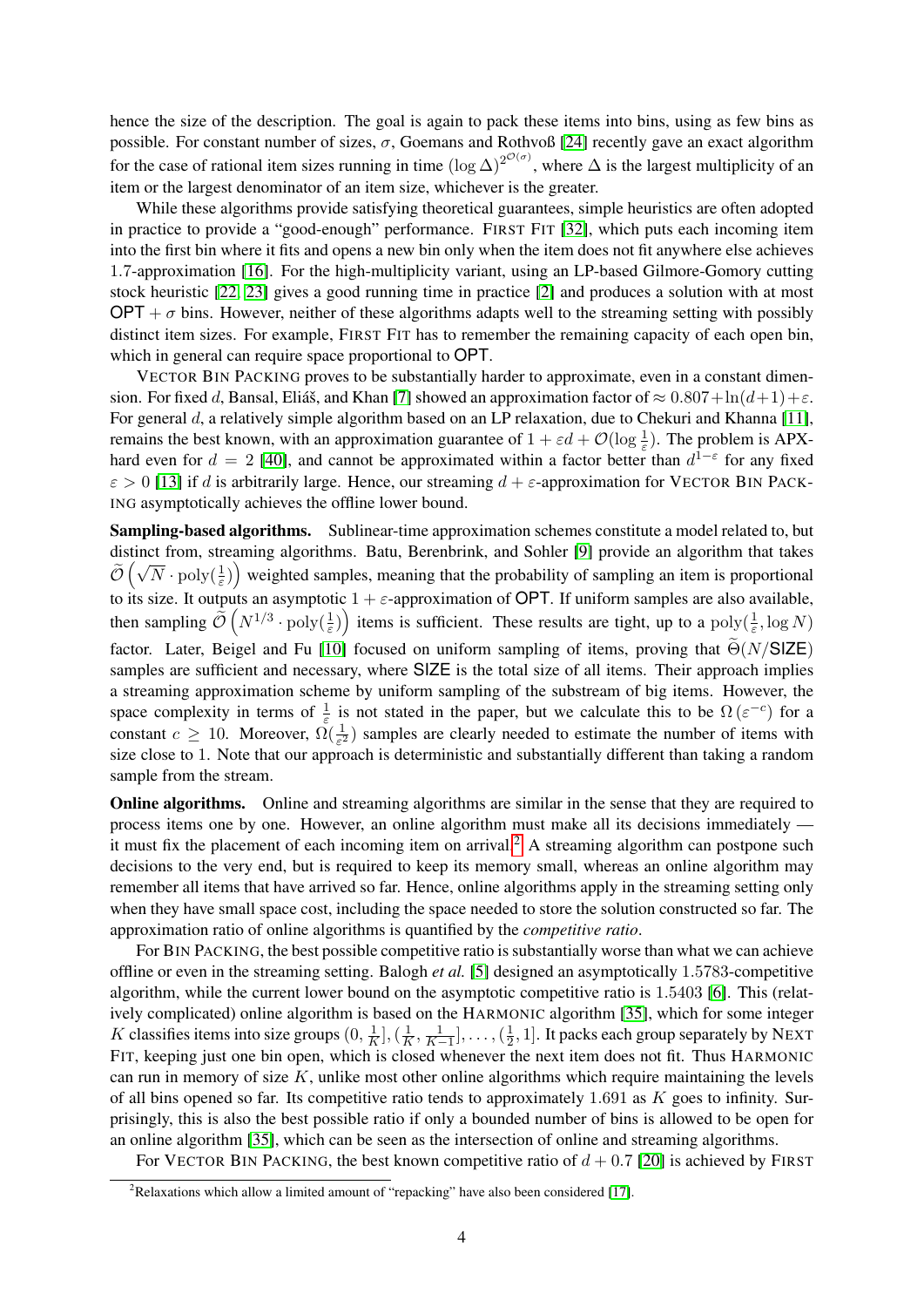FIT. A lower bound of  $\Omega(d^{1-\epsilon})$  on the competitive ratio was shown by Azar *et al*. [\[3\]](#page-16-11). It is thus currently unknown whether or not online algorithms outperform streaming algorithms in the vector setting.

### 2.2 Scheduling

**Offline approximation algorithms.** MAKESPAN SCHEDULING is strongly NP-complete [\[21\]](#page-17-9), which in particular rules out the possibility of a PTAS with time complexity  $poly(\frac{1}{\varepsilon}, n)$ . After a sequence of improvements, Jansen, Klein, and Verschae [\[31\]](#page-17-10) gave a PTAS with time complexity  $2^{\mathcal{O}(1/\varepsilon)} + \mathcal{O}(n \log n)$ , which is essentially tight under the Exponential Time Hypothesis (ETH) [\[12\]](#page-16-12).

For constant dimension *d*, VECTOR SCHEDULING also admits a PTAS, as shown by Chekuri and Khanna [\[11\]](#page-16-6). However, the running time is of order  $n^{(1/\varepsilon)^{O(d)}}$ . The approximation scheme for a fixed *d* was improved to an efficient PTAS, namely to an algorithm running in time  $2^{(1/\varepsilon)^{O(d)}} + \mathcal{O}(dn)$ , by Bansal *et al.* [\[8\]](#page-16-3), who also showed that the running time cannot be significantly improved under ETH. In contrast our streaming  $poly(d, m)$ -space algorithm computes an input summary maintaining 2-approximation of the original input. This respects the lower bound, since to compute the actual makespan from the summary, we still need to execute an offline algorithm, with running time doubly exponential in *d*. The best known approximation ratio for large *d* is  $\mathcal{O}(\log d/(\log \log d))$  [\[27,](#page-17-11) [30\]](#page-17-12), while *α*-approximation is not possible in polynomial time for any constant  $\alpha > 1$  and arbitrary *d*, unless NP ZPP.

**Online algorithms.** For the scalar problem, the optimal competitive ratio is known to lie in the interval (1*.*88*,* 1*.*9201) [\[1,](#page-15-0) [25,](#page-17-13) [29,](#page-17-14) [19\]](#page-17-15), which is substantially worse than what can be done by a simple streaming  $1 + \varepsilon$ -approximation in space  $\mathcal{O}(\frac{1}{\varepsilon})$  $\frac{1}{\varepsilon} \cdot \log \frac{1}{\varepsilon}$ ). Interestingly, for VECTOR SCHEDULING, the algorithm by Im *et al.* [\[30\]](#page-17-12) with ratio  $\mathcal{O}(\log d/(\log \log d))$  actually works in the online setting as well and needs space  $\mathcal{O}(d \cdot m)$  only during its execution (if the solution itself is not stored), which makes it possible to implement it in the streaming setting. This online ratio cannot be improved as there is a lower bound of  $\Omega(\log d/(\log \log d))$  [\[30,](#page-17-12) [4\]](#page-16-13), whereas in the streaming setting we can achieve a 2-approximation with a reasonable memory (or even  $1 + \varepsilon$  for a fixed *d*). If all jobs have sufficiently small size, we improve the analysis in [\[30\]](#page-17-12) and show that the online algorithm achieves  $1 + \varepsilon$ -approximation; see Section [4.](#page-11-0)

## <span id="page-4-0"></span>3 Bin Packing

**Notation.** For an instance *I*, let  $N(I)$  be the number of items in *I*, let  $SIZE(I)$  be the total size of all items in *I*, and let  $OPT(I)$  be the number of bins used in an optimal solution for *I*. Clearly, SIZE(*I*)  $\leq$  $\mathsf{OPT}(I)$ . For a bin *B*, let  $s(B)$  be the total size of items in *B*. For a given  $\varepsilon > 0$ , we use  $\widetilde{\mathcal{O}}(f(\frac{1}{\varepsilon}))$  $(\frac{1}{\varepsilon})$ ) to hide factors logarithmic in  $\frac{1}{\varepsilon}$  and OPT(*I*), i.e., to denote  $\mathcal{O}(f(\frac{1}{\varepsilon}))$  $\frac{1}{\varepsilon}$ ) · polylog  $\frac{1}{\varepsilon}$  · polylog **OPT**(*I*)).

Overview. We first briefly describe the approximation scheme of Fernandez de la Vega and Lueker [\[18\]](#page-17-1), whose structure we follow in outline. Let *I* be an instance of BIN PACKING. Given a precision requirement  $\varepsilon > 0$ , we say that an item is *small* if its size is at most  $\varepsilon$ ; otherwise, it is *big*. Note that there are at most  $\frac{1}{\varepsilon}$ **SIZE**(*I*) big items. The rounding scheme in [\[18\]](#page-17-1), called "linear grouping", works as follows: We sort the big items by size non-increasingly and divide them into groups of  $k = \lvert \varepsilon \cdot \mathsf{SIZE}(I) \rvert$ items (the first group thus contains the *k* biggest items). In each group, we round up the sizes of all items to the size of the biggest item in that group. It follows that the number of groups and thus the number of distinct item sizes (after rounding) is bounded by  $\left[\frac{1}{\epsilon^2}\right]$  $\frac{1}{\varepsilon^2}$ . Let  $I_R$  be the instance of HIGH-MULTIPLICITY BIN PACKING consisting of the big items with rounded sizes. It can be shown that  $OPT(I_B) \leq OPT(I_R) \leq (1+\varepsilon) \cdot OPT(I_B)$ , where  $I_B$  is the set of big items in *I* (we detail a similar argument in Section [3.1\)](#page-6-0). Due to the bounded number of distinct item sizes, we can find a close-tooptimal solution for  $I_R$  efficiently. We then translate this solution into a packing for  $I_B$  in the natural way. Finally, small items are filled greedily (e.g., by First Fit) and it can be shown that the resulting complete solution for *I* is a  $1 + \mathcal{O}(\varepsilon)$ -approximation.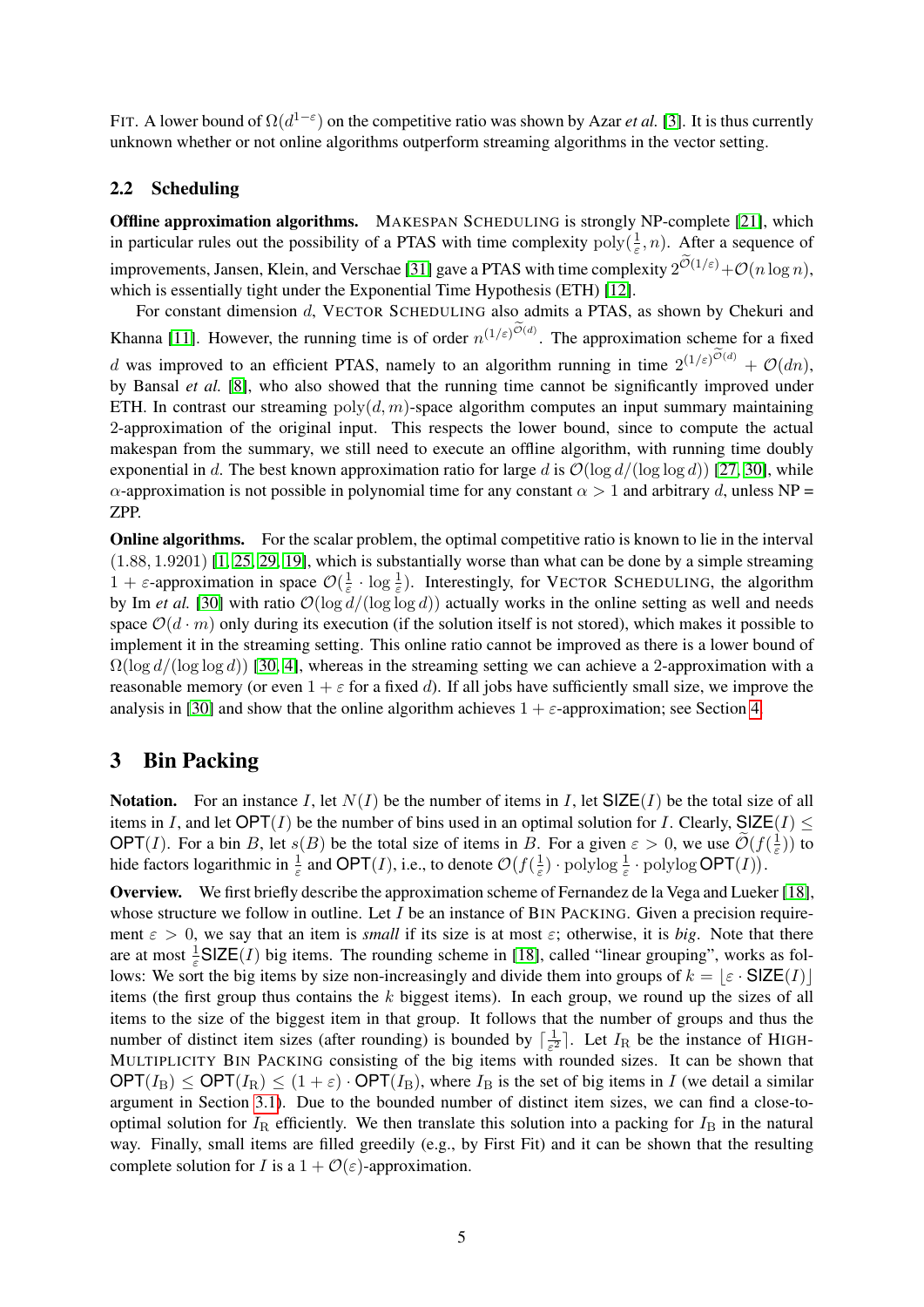Karmarkar and Karp [\[33\]](#page-18-2) proposed an improved rounding scheme, called "geometric grouping". It is based on the observation that item sizes close to 1 should be approximated substantially better than item sizes close to *ε*. We present a version of such a rounding scheme in Section [3.1.2.](#page-8-0)

Our algorithm follows a similar outline with two stages (rounding and finding a solution for the rounded instance), but working in the streaming model brings two challenges: First, in the rounding stage, we need to process the stream of items and output a rounded high-multiplicity instance with few item sizes that are not too small, while keeping only a small number of items in the memory. Second, the rounding of big items needs to be done carefully so that not much space is "wasted", since in the case when the total size of small items is relatively large, we argue that our solution is close to optimal by showing that the bins are nearly full on average.

**Input summary properties.** More precisely, we fix some  $\varepsilon > 0$  that is used to control the approximation guarantee. During the first stage, our algorithm has one variable which accumulates the total size of all small items in the input stream, i.e., those of size at most  $\varepsilon$ . Let  $I_{\text{B}}$  be the substream consisting of all big items. We process  $I_B$  and output a rounded high-multiplicity instance  $I_R$  with the following properties:

- <span id="page-5-2"></span>(P1) There are at most  $\sigma$  item sizes in  $I_R$ , all of them larger than  $\varepsilon$ , and the memory required for processing  $I_{\text{B}}$  is  $\mathcal{O}(\sigma)$ .
- <span id="page-5-0"></span>(P2) The *i*-th biggest item in  $I_R$  is at least as large as the *i*-th biggest item in  $I_B$  (and the number of items in  $I_R$  is the same as in  $I_B$ ). This immediately implies that
	- Any packing of  $I_R$  can be used as a packing of  $I_B$  (in the same number of bins),
	- OPT $(I_{\text{B}}) \leq$  OPT $(I_{\text{R}})$ , and
	- SIZE( $I_{\text{B}}$ )  $\leq$  SIZE( $I_{\text{R}}$ ).

<span id="page-5-1"></span>(P3)  $\mathsf{OPT}(I_{\mathbf{R}}) \leq (1+\varepsilon) \cdot \mathsf{OPT}(I_{\mathbf{B}}) + \mathcal{O}(\log \frac{1}{\varepsilon}).$ 

<span id="page-5-3"></span>(P4)  $\text{SIZE}(I_{\text{R}}) \leq (1+\varepsilon) \cdot \text{SIZE}(I_{\text{B}}).$ 

In words, [\(P2\)](#page-5-0) means that we are rounding item sizes up and, together with [\(P3\),](#page-5-1) it implies that the optimal solution for the rounded instance approximates  $\mathsf{OPT}(I_{\mathrm{B}})$  well. The last property is used in the case when the total size of small items constitutes a large fraction of the total size of all items. Note that  $SIZE(I_R) - SIZE(I_B)$  can be thought of as bin space "wasted" by rounding.

Observe that the succinctness of the rounded instance depends on  $\sigma$ . First, we show a streaming algorithm for rounding with  $\sigma = \widetilde{\mathcal{O}}(\frac{1}{\varepsilon^2})$  $\frac{1}{\epsilon^2}$ ). Then we improve upon it and give an algorithm with  $\sigma = \tilde{\mathcal{O}}(\frac{1}{\epsilon})$ *ε* ), which is essentially the best possible, while guaranteeing an error of  $\varepsilon$ ·OPT( $I_B$ ) introduced by rounding (elaborated on in Section [3.2\)](#page-9-0). More precisely, we show the following:

<span id="page-5-4"></span>Lemma 1. Given a steam I<sub>B</sub> of big items, there is a deterministic streaming algorithm that outputs a HIGH-MULTIPLICITY BIN PACKING *instance satisfying (P1)*-*(P4)* with  $\sigma = \mathcal{O}\left(\frac{1}{\varepsilon}\right)$  $\frac{1}{\varepsilon} \cdot \log \frac{1}{\varepsilon} \cdot \log \text{OPT}(I_{\text{B}})$ .

Before describing the rounding itself and proving Lemma [1,](#page-5-4) we explain how to use it to calculate an accurate estimate of the number of bins.

Calculating a bound on the number of bins after rounding. First, we obtain a solution  $S$  of the rounded instance  $I<sub>R</sub>$ . For instance, we may round the solution of the linear program introduced by Gilmore and Gomory [\[22,](#page-17-5) [23\]](#page-17-6), and get a solution with at most  $\mathsf{OPT}(I_{\mathrm{R}}) + \sigma$  bins. Or, if item sizes are rational numbers, we may compute an optimal solution for  $I_R$  by the algorithm of Goemans and Rothvoß [\[24\]](#page-17-3); however, the former approach appears to be more efficient and more general. In the following, we thus assume that S uses at most  $\mathsf{OPT}(I_{\mathsf{R}}) + \sigma$  bins.

We now calculate a bound on the number of bins in the original instance. Let *W* be the total free space in the bins of  $S$  that can be used for small items. To be precise,  $W$  equals the sum over all bins  $B$ in S of max $(0, 1 - \varepsilon - s(B))$ . Note that the capacity of bins is capped at  $1 - \varepsilon$ , because it may happen that all small items are of size *ε* while the packing leaves space of just under *ε* in any bin. Then we would not be able to pack small items into these bins. Reducing the capacity by *ε* removes this issue. On the other hand, if a small item does not fit into a bin, then the remaining space in the bin is smaller than *ε*.

Let *s* be the total size of all small items in the input stream. If  $s \leq W$ , then all small items surely fit into the free space of bins in  $S$  (and can be assigned there greedily by FIRST FIT). Consequently, we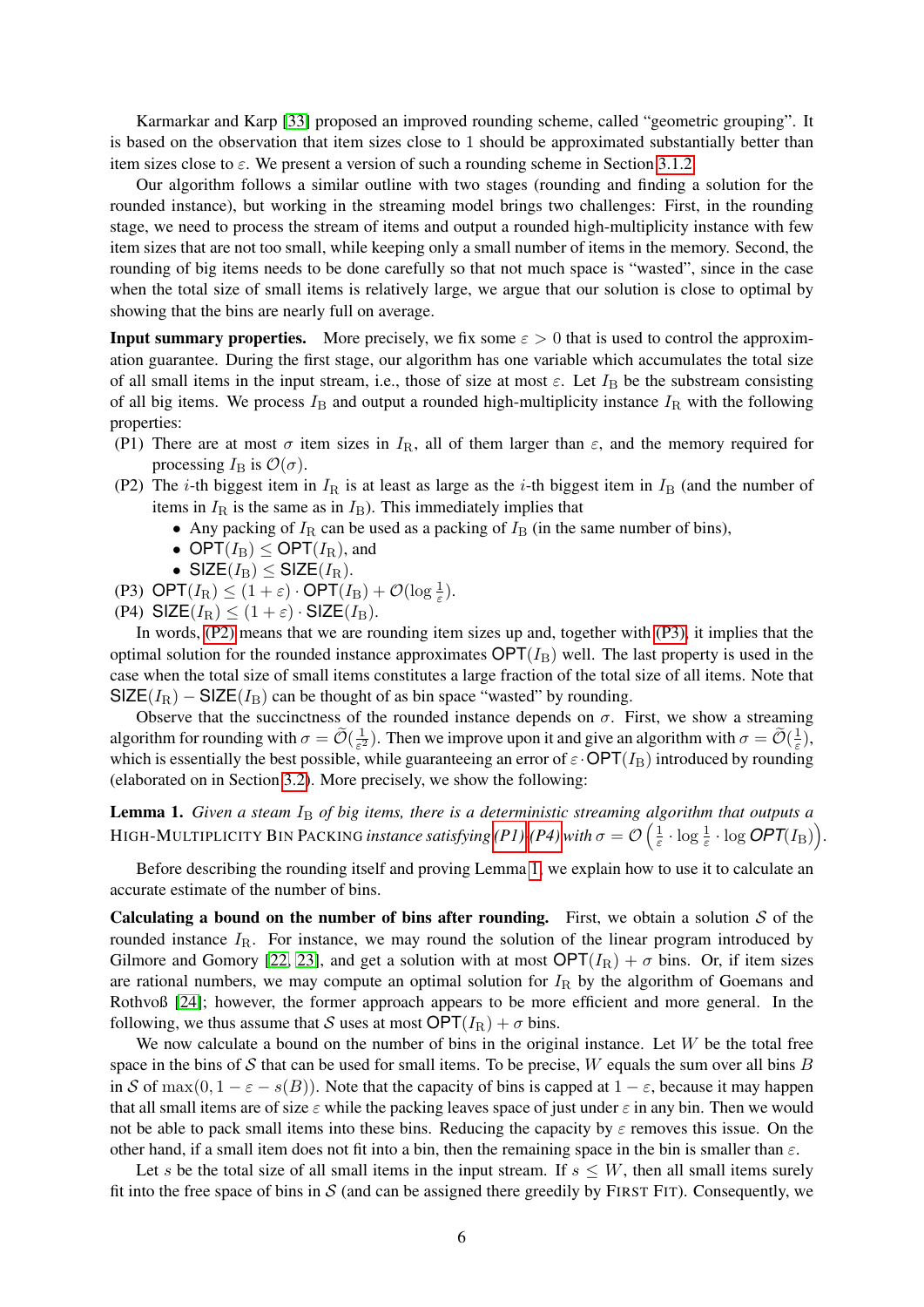output that the number of bins needed for the stream of items is at most  $|S|$ , i.e., the number of bins in solution S for  $I_R$ . Otherwise, we need to place small items of total size at most  $s' = s - W$  into new bins and it is easy to see that opening at most  $\lceil s'/(1 - \varepsilon) \rceil \leq (1 + \mathcal{O}(\varepsilon)) \cdot s' + 1$  bins for these small items suffices. Hence, in the case  $s > W$ , we output that  $|\mathcal{S}| + \lceil s'/(1 - \varepsilon) \rceil$  bins are sufficient to pack all items in the stream.

We prove that the number of bins that we output in either case is a good approximation of the optimal number of bins, provided that  $S$  is a good solution for  $I_R$ .

**Lemma 2.** Let *I* be given as a stream of items. Suppose that  $0 < \varepsilon \leq \frac{1}{3}$  $\frac{1}{3}$ *, that the rounded instance*  $I_{\rm R}$ *, created from I, satisfies properties* [\(P1\)-](#page-5-2)[\(P4\),](#page-5-3) and that the solution S of  $I_R$  uses at most  $\text{OPT}(I_R) + \sigma$ *bins. Let*  $ALG(I)$  *be the number of bins that our algorithm outputs. Then, it holds that*  $OPT(I) \leq$  $\mathsf{ALG}(I) \leq (1+3\varepsilon) \cdot \mathsf{OPT}(I) + \sigma + \mathcal{O}\left(\log \frac{1}{\varepsilon}\right).$ 

*Proof.* We analyze the two cases of the algorithm:

**Case**  $s \leq W$ : In this case, small items fit into the bins of S and ALG(*I*) =  $|S|$ . For the inequality  $\text{OPT}(I) \leq \text{ALG}(I)$ , observe that the packing S can be used as a packing of items in  $I_{\text{B}}$  (in a straightfor-ward way) with no less free space for small items by property [\(P2\).](#page-5-0) Thus  $\mathsf{OPT}(I) \leq |\mathcal{S}|$ .

To upper bound ALG(*I*), note that

$$
|\mathcal{S}| \le \mathsf{OPT}(I_{\mathrm{R}}) + \sigma \le (1+\varepsilon)\cdot \mathsf{OPT}(I_{\mathrm{B}}) + \mathcal{O}\left(\log \frac{1}{\varepsilon}\right) + \sigma \le (1+\varepsilon)\cdot \mathsf{OPT}(I) + \mathcal{O}\left(\log \frac{1}{\varepsilon}\right) + \sigma,
$$

where the second inequality follows from property  $(P3)$  and the third inequality holds as  $I<sub>B</sub>$  is a subinstance of *I*.

**Case**  $s > W$ : Recall that  $ALG(I) = |\mathcal{S}| + \lceil s'/(1 - \varepsilon) \rceil$ . We again have that S can be used as a packing of *I*<sub>B</sub> with no less free space for small items. Thus, the total size of small items that do not fit into bins in S is at most *s'* and these items clearly fit into  $\lceil s'/(1 - \varepsilon) \rceil$  bins. Hence, OPT $(I) \leq |\mathcal{S}| + \lceil s'/(1 - \varepsilon) \rceil$ .

For the other inequality, consider starting with solution S for  $I_R$ , first to (almost) fill up the bins of S with small items of total size W, then using  $\lceil s'/(1 - \varepsilon) \rceil$  additional bins for the remaining small items. Note that in each bin, except the last one, the unused space is less than  $\varepsilon$ , thus the total size of items in *I*<sub>R</sub> and small items is more than  $(ALG(I) - 1) \cdot (1 - \varepsilon)$ . Finally, we replace items in  $I_R$  by items in *I*<sub>B</sub> and the total size of items decreases by  $\text{SIZE}(I_R) - \text{SIZE}(I_B) \leq \varepsilon \cdot \text{SIZE}(I_B) \leq \varepsilon \cdot \text{SIZE}(I)$  by property [\(P4\).](#page-5-3) Hence,  $SIZE(I) \geq (ALG(I) - 1) \cdot (1 - \varepsilon) - \varepsilon \cdot SIZE(I)$ . Rearranging and using  $\varepsilon \leq \frac{1}{3}$  $\frac{1}{3}$ , we get

$$
\mathsf{ALG}(I) \le \frac{1+\varepsilon}{1-\varepsilon} \cdot \mathsf{SIZE}(I) + 1 \le (1+3\varepsilon) \cdot \mathsf{OPT}(I) + 1.
$$

Considered together, these two cases both meet the claimed bound.

 $\Box$ 

#### <span id="page-6-0"></span>3.1 Processing the Stream and Rounding

The streaming algorithm of the rounding stage makes use of the deterministic quantile summary of Greenwald and Khanna [\[26\]](#page-17-0). Given a precision  $\delta > 0$  and an input stream of numbers  $s_1, \ldots, s_N$ , their algorithm computes a data structure  $Q(\delta)$  which is able to answer a quantile query with precision *δN*. Namely, for any  $0 \le \phi \le 1$ , it returns an element *s* of the input stream such that the rank of *s* is  $[(\phi - \delta)N, (\phi + \delta)N]$ , where the rank of *s* is the position of *s* in the non-increasing ordering of the input stream.<sup>[3](#page-6-1)</sup> The data structure stores an ordered sequence of tuples, each consisting of an input number  $s_i$ and valid lower and upper bounds on the true rank of  $s_i$  in the input sequence.<sup>[4](#page-6-2)</sup> The first and last stored items correspond to the maximum and minimum numbers in the stream, respectively. Note that the lower and upper bounds on the rank of any stored number differ by at most  $\left| 2 \delta N \right|$  and upper (or lower) bounds on the rank of two consecutive stored numbers differ by at most  $\left| 2\delta N \right|$  as well. The space requirement

<span id="page-6-1"></span><sup>&</sup>lt;sup>3</sup>Note that if *s* appears more times in the stream, its rank is an interval rather than a single number. Also, unlike in [\[26\]](#page-17-0), we order numbers non-increasingly, which is more convenient for BIN PACKING.

<span id="page-6-2"></span><sup>&</sup>lt;sup>4</sup>More precisely, valid lower and upper bounds on the rank of  $s_i$  can be computed easily from the set of tuples.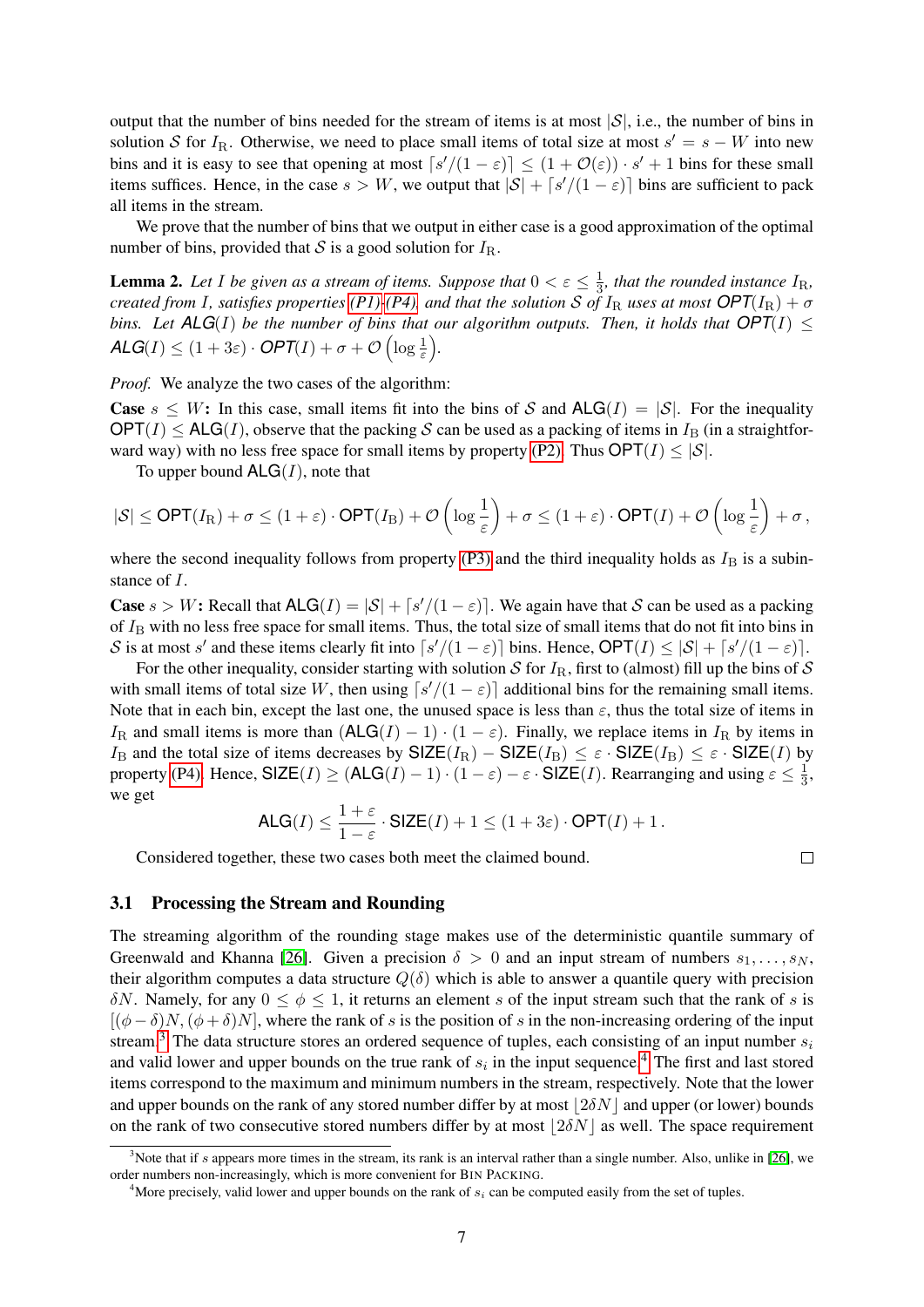

<span id="page-7-0"></span>Figure 1: An illustration of the original distribution of sizes of big items in  $I_B$ , depicted by a smooth curve, and the distribution of item sizes in the rounded instance  $I<sub>R</sub>$ , depicted by a bold "staircase" function. The distribution of  $I'_R$  (which is  $I_R$  without the  $\lfloor 4\delta N_B \rfloor$  biggest items) is depicted a (blue) dash dotted line. Selected items  $a_i, \ldots, a_q$ , with  $q = 11$ , are illustrated by (red) dots, and the upper bounds  $u_1, \ldots, u_q$  on the ranks appear on the *x* axis.

of  $Q(\delta)$  is  $\mathcal{O}(\frac{1}{\delta})$  $\frac{1}{\delta} \cdot \log \delta N$ ), however, in practice the space used is observed to scale linearly with  $\frac{1}{\delta}$  [\[36\]](#page-18-5). (Note that an offline optimal data structure for  $\delta$ -approximate quantiles uses space  $\mathcal{O}\left(\frac{1}{\delta}\right)$  $\frac{1}{\delta}$ .) We use data structure  $Q(\delta)$  to construct our algorithm for processing the stream  $I_B$  of big items.

#### 3.1.1 Simple Rounding Algorithm

We begin by describing a simpler solution with  $\delta = \frac{1}{4}$  $\frac{1}{4}\varepsilon^2$ , resulting in a rounded instance with  $\widetilde{\mathcal{O}}(\frac{1}{\varepsilon^2})$  $\frac{1}{\varepsilon^2}$ ) item sizes. Subsequently, we introduce a more involved solution with smaller space cost. The algorithm uses a quantile summary structure to determine the rounding scheme. Given a (big) item *s<sup>i</sup>* from the input, we insert it into  $Q(\delta)$ . After processing all items, we extract from  $Q(\delta)$  the set of stored input items (i.e., their sizes) together with upper bounds on their rank (where the largest size has highest rank 1, and the smallest size has least rank *N*). Note that the number  $N_B$  of big items in  $I_B$  is less than  $\frac{1}{\varepsilon}$ SIZE( $I_B$ )  $\leq \frac{1}{\varepsilon}$ OPT( $I_B$ ) as each is of size more than  $\varepsilon$ . Let q be the number of items (or tuples) extracted from  $Q(\delta)$ ; we get that  $q = \mathcal{O}(\frac{1}{\delta})$  $\frac{1}{\delta} \cdot \log \delta N_{\text{B}}) = \mathcal{O}(\frac{1}{\varepsilon^2})$  $\frac{1}{\varepsilon^2} \cdot \log(\varepsilon \cdot \text{OPT}(I_{\text{B}})))$ . Let  $(a_1, u_1 = 1), (a_2, u_2), \dots, (a_q, u_q = N_{\text{B}})$  be the output pairs of an item size and the bound on its rank, sorted so that  $a_1 \ge a_2 \ge \cdots \ge a_q$ . We define the rounded instance  $I_R$  with at most *q* item sizes as follows:  $I_R$  contains  $(u_{j+1} - u_j)$  items of size  $a_j$  for each  $j = 1, \ldots, q - 1$  $j = 1, \ldots, q - 1$  $j = 1, \ldots, q - 1$ , plus one item of size  $a_q$ . See Figure 1 for an illustration.

We show that the desired properties [\(P1\)](#page-5-2)[-\(P4\)](#page-5-3) hold with  $\sigma = q$ . Property (P1) follows easily from the definition of  $I_R$  and the design of data structure  $Q(\delta)$ . Note that the number of items is preserved. To show [\(P2\),](#page-5-0) suppose for a contradiction that the  $i$ -th biggest item in  $I_B$  is bigger than the  $i$ -th biggest item in  $I_R$ , whose size is  $a_j$  for  $j = 1, \ldots, q-1$ , i.e.,  $i \in [u_j, u_{j+1})$  (note that  $j < q$  as  $a_q$  is the smallest item in  $I_B$  and is present only once in  $I_R$ ). We get that the rank of item  $a_j$  in  $I_B$  is strictly more than *i*, and as  $i \geq u_j$ , we get a contradiction with the fact that  $u_j$  is a valid upper bound on the rank of  $a_j$  in  $I_B$ .

Next, we give bounds for  $\mathsf{OPT}(I_R)$  and  $\mathsf{SIZE}(I_R)$ , which are required by properties [\(P3\)](#page-5-1) and [\(P4\).](#page-5-3) We pack the  $\lfloor 4\delta N_B \rfloor$  biggest items in *I*<sub>R</sub> separately into "extra" bins. Using the choice of  $\delta = \frac{1}{4}$  $rac{1}{4} \varepsilon^2$  and  $N_{\rm B} \leq \frac{1}{\varepsilon}$  $\frac{1}{\varepsilon}$ SIZE(*I*<sub>B</sub>), we bound the number of these items and thus extra bins by  $4\delta N_B \leq \varepsilon \cdot$  SIZE(*I*<sub>B</sub>)  $\leq$  $\varepsilon$  · OPT(*I*<sub>B</sub>). Let *I*<sub>R</sub> be the remaining items in *I*<sub>R</sub>. We claim that that the *i*-th biggest item *b<sub>i</sub>* in *I*<sub>B</sub> is bigger than the *i*-th biggest item in  $I'_R$  with size equal to  $a_j$  for  $j = 1, \ldots, q$ . For a contradiction, suppose that  $b_i < a_j$ , which implies that the rank  $r_j$  of  $a_j$  in  $I_B$  is less than *i*. Note that  $j < q$  as  $a_q$  is the smallest item in *I*<sub>B</sub>. Since we packed the  $\left| 4 \delta N_B \right|$  biggest items from *I*<sub>R</sub> separately, one of the positions of  $a_j$  in the ordering of  $I_R$  is  $i + [4\delta N_B]$  and so we have  $i + [4\delta N_B] < u_{j+1} \le u_j + [2\delta N_B]$ , where the first inequality holds by the construction of  $I_R$  and the second inequality is by the design of data structure  $Q(\delta)$ . It follows that  $i < u_j - 2\delta N_B$ . Combining this with  $r_j < i$ , we obtain that the rank of  $a_j$  in  $I_B$ is less than  $u_j - 2\delta N_B$ , which contradicts that  $u_j - 2\delta N_B$  is a valid lower bound on the rank of  $a_j$ .

The claim implies  $\mathsf{OPT}(I'_R)\leq \mathsf{OPT}(I_B)$  and  $\mathsf{SIZE}(I'_R)\leq \mathsf{SIZE}(I_B)$ . We thus get that  $\mathsf{OPT}(I_R)\leq$  $\text{OPT}(I'_R) + \lfloor 4\delta N_B \rfloor \leq \text{OPT}(I_B) + \varepsilon \cdot \text{OPT}(I_B)$ , proving property [\(P3\).](#page-5-1) Similarly, SIZE( $I_R$ )  $\leq$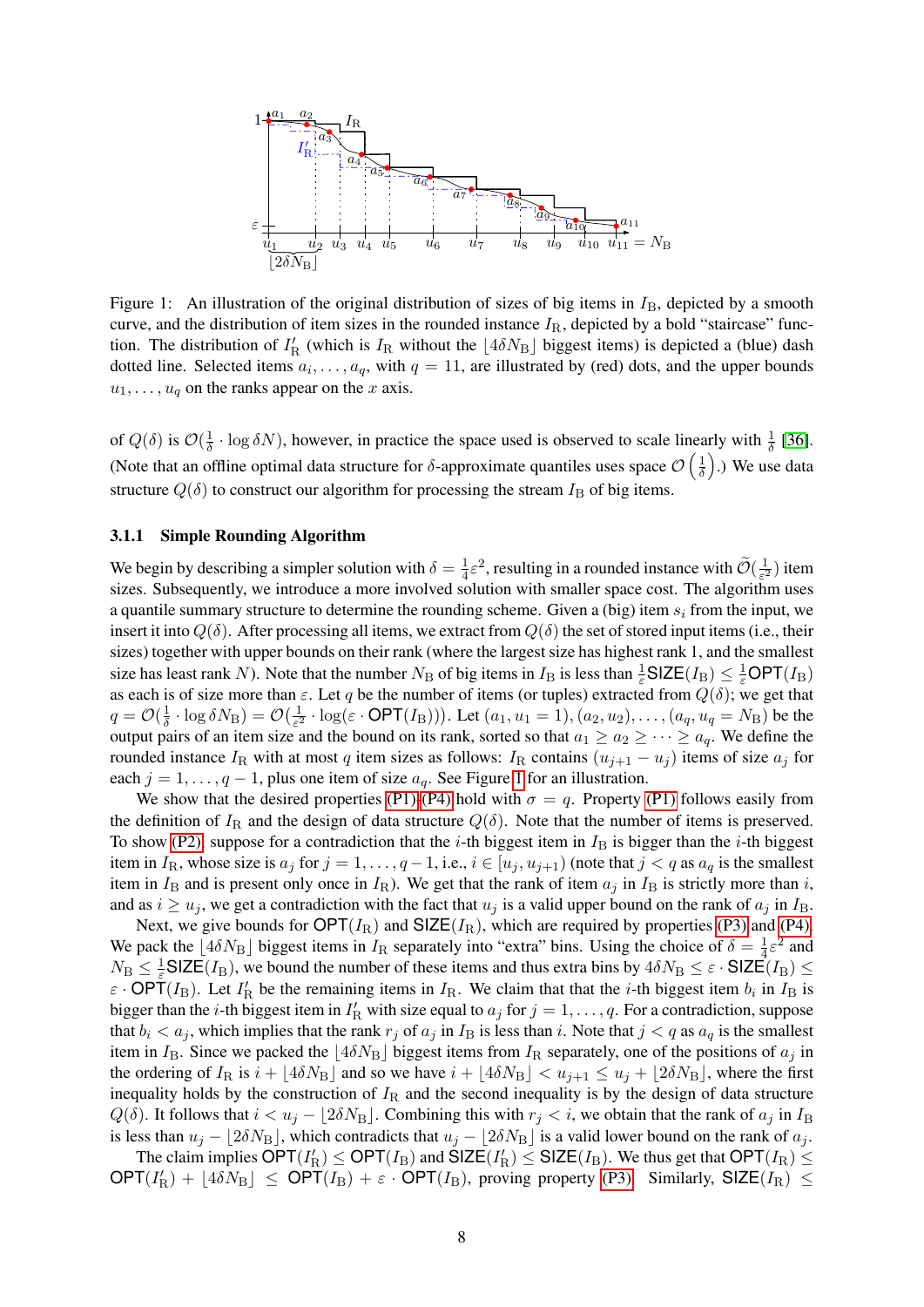$SIZE(I'_R) + [4\delta N_B] \leq SIZE(I_B) + \varepsilon \cdot SIZE(I_B)$ , showing [\(P4\)](#page-5-3) and concluding the analysis of our simple rounding algorithm.

#### <span id="page-8-0"></span>3.1.2 Improved Rounding Algorithm

Our improved rounding algorithm reduces the number of sizes in the rounded instance (and also the memory requirement) from  $\widetilde{\mathcal{O}}(\frac{1}{\varepsilon^2})$  $\frac{1}{\varepsilon^2}$ ) to  $\widetilde{\mathcal{O}}(\frac{1}{\varepsilon})$  $\frac{1}{\epsilon}$ ). It is based on the observation that the number of items of sizes close to  $\varepsilon$  can be approximated with much lower accuracy than the number of items with sizes close to 1, without affecting the quality of the overall approximation. This was observed already by Karmarkar and Karp [\[33\]](#page-18-2).

*Proof of Lemma [1.](#page-5-4)* Let  $k = \lceil \log_2 \frac{1}{\varepsilon} \rceil$  $\frac{1}{\varepsilon}$ . We first group big items in *k* groups  $0, \ldots, k - 1$  by size such that in group *j* there are items with sizes in  $(2^{-j-1}, 2^{-j}]$ . That is, the size intervals for groups are  $(0.5, 1]$ ,  $(0.25, 0.5]$ , etc. Let  $N_j$ ,  $j = 0, \ldots, k - 1$ , be the number of big items in group *j*; clearly,  $N_j <$  $2^{j+1}$ SIZE(*I*<sub>B</sub>) ≤  $2^{j+1}$ OPT(*I*<sub>B</sub>). Note that the total size of items in group *j* is in  $(2^{-j-1} \cdot N_j, 2^{-j} \cdot N_j)$ . Summing over all groups, we get in particular that

<span id="page-8-1"></span>
$$
\mathsf{SIZE}(I_{\mathrm{B}}) > \sum_{j=0}^{k} \frac{N_j}{2^{j+1}}.
$$
\n(1)

For each group *j*, we use a separate data structure  $Q_j := Q(\delta)$  with  $\delta = \frac{1}{8}$  $\frac{1}{8}\varepsilon$ , where  $Q(\delta)$  is the quantile summary from [\[26\]](#page-17-0) with precision  $\delta$ . So when a big item of size  $s_i$  arrives, we find *j* such that  $s_i \in (2^{-j-1}, 2^{-j}]$  and insert  $s_i$  into  $Q_j$ . After processing all items, for each group *j*, we do the following: We extract from  $Q_i$  the set of stored input items (i.e., their sizes) together with upper bounds on their rank. Let  $(a_1^j)$  $y_1^j, u_1^j = 1$ ),  $(a_2^j)$  $\frac{j}{2},u_2^j$  $\{a_2^j\}, \ldots, (a_{q_j}^j, u_{q_j}^j = N_j)$  be the pairs of an item size and the upper bound on its rank in group *j*, ordered as in the simpler algorithm so that  $a_1^j \ge a_2^j \ge \cdots \ge a_{q_j}^j$ . We have

$$
q_j = \mathcal{O}\left(\frac{1}{\delta} \cdot \log \delta N_j\right) = \mathcal{O}\left(\frac{1}{\varepsilon} \cdot \log \left(\varepsilon \cdot 2^{j+1} \mathsf{OPT}(I_{\mathrm{B}})\right)\right) = \mathcal{O}\left(\frac{1}{\varepsilon} \cdot \log \mathsf{OPT}(I_{\mathrm{B}})\right),
$$

since  $\varepsilon 2^j \leq \varepsilon 2^k \leq 1$ .

An auxiliary instance  $I<sub>F</sub><sup>j</sup>$  $\frac{j}{R}$  is formed by  $(u_{i+1}^j - u_i^j)$  $a_i^j$ ) items of size  $a_i$  for  $i = 1, \ldots, q_j - 1$  plus one item of size  $a_{qj}$ . To create the rounded instance  $I_R$ , we take the union of all auxiliary instances  $I_P^j$  $_{\rm R}^{\jmath},$  $j = 0, \ldots, k - 1$ . Note that the number of item sizes in  $I_R$  is

$$
\sigma \leq \sum_{j=0}^{k-1} q_j = \sum_{j=0}^{k-1} \mathcal{O}\left(\frac{1}{\varepsilon} \cdot \log \mathsf{OPT}(I_\mathsf{B})\right) = \mathcal{O}\left(\frac{k}{\varepsilon} \cdot \log \mathsf{OPT}(I_\mathsf{B})\right) = \mathcal{O}\left(\frac{1}{\varepsilon} \cdot \log \frac{1}{\varepsilon} \cdot \log \mathsf{OPT}(I_\mathsf{B})\right).
$$

We show that the desired properties [\(P1\)-](#page-5-2)[\(P4\)](#page-5-3) are satisfied. Property [\(P1\)](#page-5-2) follows easily from the definition of  $I_R$  as the union of instances  $I_P^j$  $R_{\rm R}^{\rm J}$  and the design of data structures  $Q_j$ . To see property [\(P2\),](#page-5-0) for every group  $j$ , it holds that the  $i$ -th biggest item in group  $j$  in  $I_R$  is at least as large as the  $i$ -th biggest item in group *j* in *I*<sub>B</sub>. Indeed, for any  $p = 0, \ldots, q_j, u_p^j$  is a valid upper bound on the rank of  $a_p^j$  in group *j* in  $I_B$  and ranks of items of size  $a_p^j$  in group *j* in  $I_R$  are at least  $u_p^j$ . Moreover, the number of items is preserved in every group. Hence, overall, the *i*-th biggest item in  $I<sub>R</sub>$  cannot be smaller than the *i*-th biggest item in  $I_{\rm B}$ .

Next, we prove properties [\(P3\)](#page-5-1) and [\(P4\),](#page-5-3) i.e., the bounds on  $\text{OPT}(I_R)$  and on  $\text{SIZE}(I_R)$ . For each group *j*, we pack the  $\left|4\delta N_i\right|$  biggest items in  $I_R$  with size in group *j* into "extra" bins, each containing  $2<sup>j</sup>$  items, except for at most one extra bin which may contain fewer than  $2<sup>j</sup>$  items. This is possible as any item in group *j* has size at most  $2^{-j}$ . Using the choice of  $\delta = \frac{1}{8}$  $\frac{1}{8}\varepsilon$  and [\(1\)](#page-8-1), we bound the total number of extra bins by

<span id="page-8-2"></span>
$$
\sum_{j=0}^{k} \left\lceil \frac{4\delta N_j}{2^j} \right\rceil \le 4 \cdot \frac{1}{8}\varepsilon \cdot \sum_{j=0}^{k} \frac{N_j}{2^j} + k \le \frac{1}{2}\varepsilon \cdot 2 \cdot \text{SIZE}(I_{\text{B}}) + k \le \varepsilon \cdot \text{OPT}(I_{\text{B}}) + k. \tag{2}
$$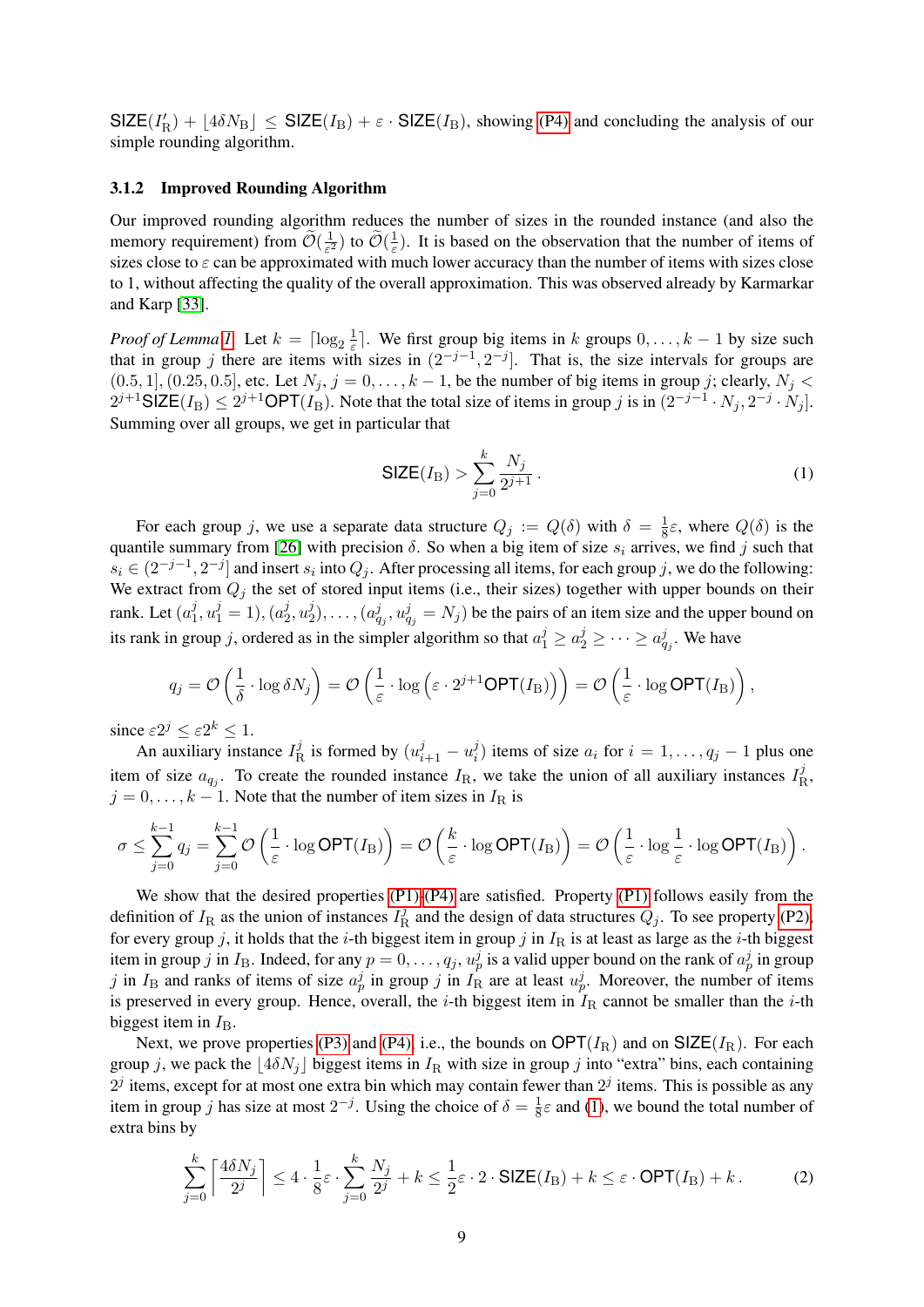Let  $I'_R$  be the remaining items in  $I_R$ . Consider group *j* and let  $I_B(j)$  and  $I'_R(j)$  be the items with sizes in  $(2^{-j-1}, 2^{-j}]$  in  $I_B$  and in  $I'_R$ , respectively. We claim that the *i*-th biggest item  $b_i$  in  $I_B(j)$  is at least as large as the *i*-th biggest item in  $I'_{R}(j)$  with size equal to  $a_p$  for  $p = 1, \ldots, q_j$ . For a contradiction, suppose that  $b_i < a_p$ , which implies that the rank  $r_p$  of  $a_p$  in  $I_B(j)$  is less than *i*. Note that  $p < q_j$  as *a*<sub>*q*</sub> is the smallest item in *I*<sub>B</sub>(*j*). Since we packed the largest  $\lfloor 4\delta N_j \rfloor$  items from *I*<sub>R</sub>(*j*) separately, we have  $i + [4\delta N_j] < u_{p+1} \leq u_p + [2\delta N_j]$ , where the last inequality is by the design of data structure *Q*<sub>j</sub>. It follows that  $i < u_p - \lfloor 2\delta N_f \rfloor$ . Combining it with  $r_p < i$ , we obtain that the rank of  $a_p$  in  $I_{\rm B}(j)$  is less than  $u_p - 2\delta N_j$ , which contradicts that  $u_p - 2\delta N_j$  is a valid lower bound on the rank of  $a_p$ . Hence, the claim holds for any group and it immediately implies  $\text{OPT}(I'_R) \leq \text{OPT}(I_B)$  and  $\mathsf{SIZE}(I'_R) \leq \mathsf{SIZE}(I_B).$ 

Combining with [\(2\)](#page-8-2), we get that  $\mathsf{OPT}(I_R) \leq \mathsf{OPT}(I_R') + \varepsilon \cdot \mathsf{OPT}(I_B) + k \leq (1+\varepsilon) \cdot \mathsf{OPT}(I_B) + k$ , thus [\(P3\)](#page-5-1) holds. Similarly, to bound the total wasted space, observe that the total size of items of  $I_R$  that are not in  $I'_{\rm R}$  is bounded by

$$
\sum_{j=0}^k \frac{4\delta N_j}{2^j} \leq 4 \cdot \frac{1}{8}\varepsilon \cdot 2 \cdot \sum_{j=0}^k \frac{N_j}{2^{j+1}} \leq \varepsilon \cdot \text{SIZE}(I_{\text{B}})\,,
$$

where we use [\(1\)](#page-8-1) in the last inequality. We obtain that  $SIZE(I_R) \leq SIZE(I'_R) + \varepsilon \cdot SIZE(I_B)$  $(1 + \varepsilon) \cdot \mathsf{SIZE}(I_{\mathrm{B}})$ . We conclude that properties [\(P1\)](#page-5-2)[-\(P4\)](#page-5-3) hold for the rounded instance  $I_{\mathrm{R}}$ .  $\Box$ 

#### <span id="page-9-0"></span>3.2 Bin Packing and Quantile Summaries

In the previous section, the deterministic quantile summary data structure from [\[26\]](#page-17-0) allows us to obtain a streaming approximation scheme for BIN PACKING. We argue that this connection runs deeper.

We start with different scenarios for which there exist better quantile summaries. First, if all big item sizes belong to a universe  $U \subset (\varepsilon, 1]$ , then it can be better to use the quantile summary of Shrivastava *et al.* [\[39\]](#page-18-6), which provides a guarantee of  $\mathcal{O}(\frac{1}{\delta})$  $\frac{1}{\delta} \cdot \log |U|$ ) on the space complexity, where  $\delta$  is the precision requirement. Thus, by using *k* copies of this quantile summary in the same way as in Section [3.1.2,](#page-8-0) we get a streaming  $1+\varepsilon$ -approximation algorithm for BIN PACKING that runs in space  $\mathcal{O}(\frac{1}{\varepsilon})$  $\frac{1}{\varepsilon} \cdot \log \frac{1}{\varepsilon} \cdot \log |U|$ ).

Second, if we allow the algorithm to use randomization and fail with probability  $\gamma$ , we can employ the optimal randomized quantile summary of Karnin, Lang, and Liberty [\[34\]](#page-18-7), which, for a given precision *δ* and failure probability *η*, uses space  $\mathcal{O}(\frac{1}{\delta})$  $\frac{1}{\delta} \cdot \log \log \frac{1}{\eta}$  and does not provide a *δ*-approximate quantile for some quantile query with probability at most *η*. In particular, using *k* copies of their data structure with precision  $\delta = \Theta(\varepsilon)$  and failure probability  $\eta = \gamma/k$  in the same way as in Section [3.1.2](#page-8-0) gives a streaming 1 + *ε*-approximation algorithm for BIN PACKING which fails with probability at most *γ* and runs in space  $\mathcal{O}\left(\frac{1}{\varepsilon}\right)$  $\frac{1}{\varepsilon} \cdot \log \frac{1}{\varepsilon} \cdot \log \log (\log \frac{1}{\varepsilon}/\gamma) \Big).$ 

More intriguingly, the connection between quantile summaries and BIN PACKING also goes in the other direction. Namely, we show that a streaming  $1 + \varepsilon$ -approximation algorithm for BIN PACKING with space bounded by  $S(\varepsilon, \text{OPT})$  (or  $S(\varepsilon, N)$ ) implies a data structure of size  $S(\varepsilon, N)$  for the following ESTIMATING RANK problem: Create a summary of a stream of *N* numbers which is able to provide a *δ*-approximate rank of any query *q*, i.e., the number of items in the stream which are larger than *q*, up to an additive error of  $\pm \delta N$ . Observe that a summary for ESTIMATING RANK is essentially a quantile summary and we can actually use it to find an approximate quantile by doing a binary search over possible item names. However, this approach does *not* guarantee that the item name returned will correspond to one of the items present in the stream.

The reduction from ESTIMATING RANK to BIN PACKING goes as follows: Suppose that all numbers in the input stream for ESTIMATING RANK are from interval  $(\frac{1}{2})$  $\frac{1}{2}$ ,  $\frac{2}{3}$  $\frac{2}{3}$ ) (this is without loss of generality by scaling) and let q be a query in  $(\frac{1}{2})$  $\frac{1}{2}$ ,  $\frac{2}{3}$  $\frac{2}{3}$ ). For each such  $a_i$  (in the ESTIMATING RANK instance), we introduce two items of size *a<sup>i</sup>* (in the BIN PACKING instance). In the stream for BIN PACKING, after the 2*N* items (two copies each of  $a_1, \ldots, a_N$ ) are inserted in the same order as in the stream for ESTIMATING RANK, we then insert a further 2*N* items, all of size  $1 - q$ . Observe first that no pair of the first 2*N* items can be placed in the same bin, so we must open at least 2*N* bins, two for each of  $a_1, \ldots, a_N$ . Since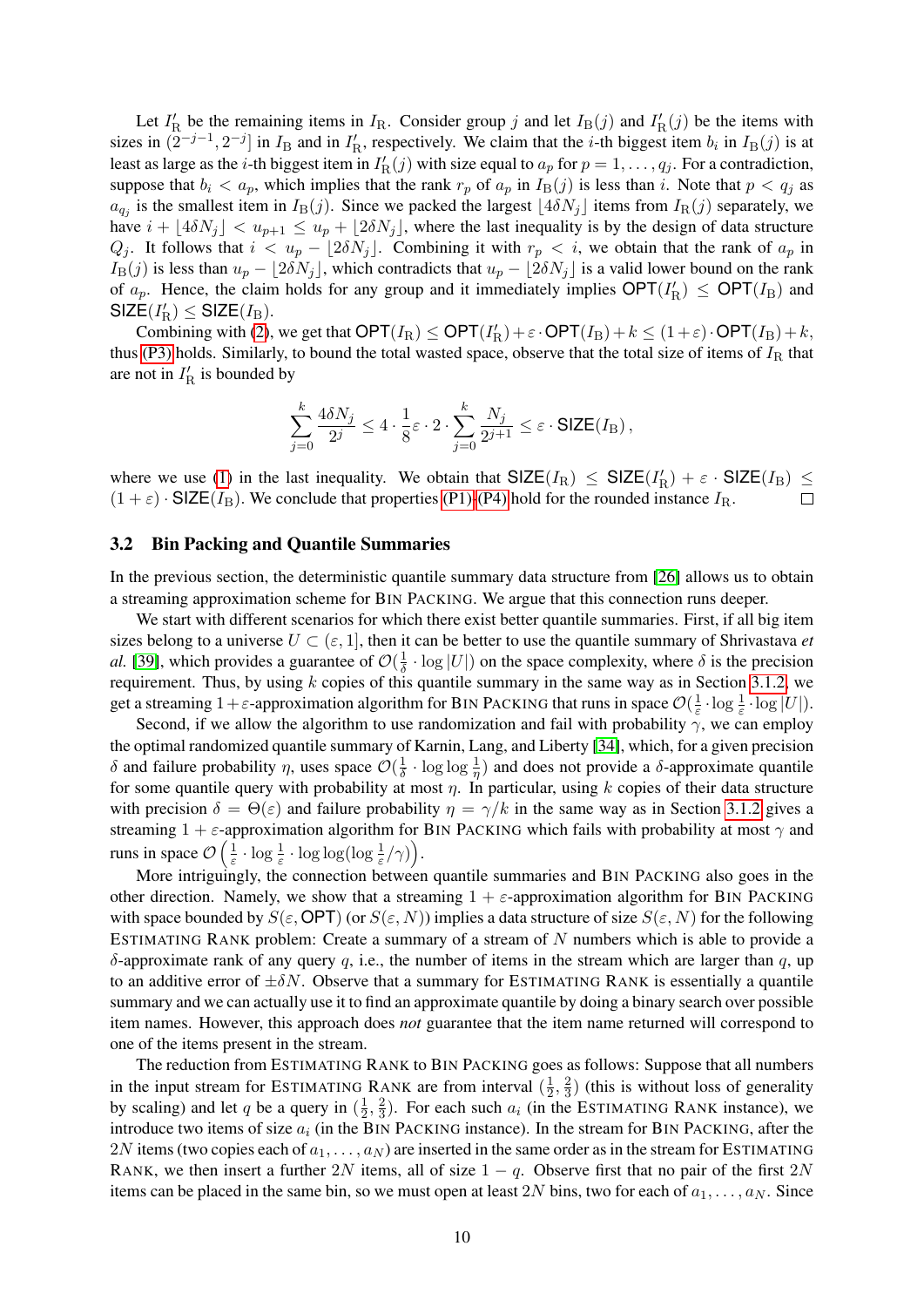$\frac{1}{2}$  >  $(1-q)$  >  $\frac{1}{3}$  $\frac{1}{3}$ , and  $a_i > \frac{1}{2}$  $\frac{1}{2}$ , we can place at most one of the 2*N* items of size  $(1 - q)$  in a bin with *a*<sup>*i*</sup> in it, provided  $a$ <sup>*i*</sup> + (1 − *q*) ≤ 1, i.e.  $a$ <sup>*i*</sup> ≤ *q*. Thus, we can pack a number of the (1 − *q*)-sized items, equivalent to  $2(N - \text{rank}(q))$ , in the first 2*N* bins. This leaves  $2 \text{rank}(q)$  items, all of size  $(1 - q)$ . We pack these optimally into rank(q) additional bins, for a total of  $2N + \text{rank}(q)$  bins.

We claim that a 1 +*ε*-approximation of the optimum number of bins provides a 4*ε*-approximate rank of q. Indeed, let m be the number of bins returned by the algorithm and let  $r = m - 2N$  be the estimate of rank(q). We have that the optimal number of bins equals  $2N + \text{rank}(q)$  and thus  $2N + \text{rank}(q) \leq$  $m \leq (1+\varepsilon) \cdot (2N + \text{rank}(q)) + o(N)$ . By using  $r = m - 2N$  and rearranging, we get

$$
rank(q) \le r \le rank(q) + \varepsilon rank(q) + 2\varepsilon N + o(N).
$$

Since the right-hand side can be upper bounded by rank(*q*) +  $4\varepsilon N$  (provided that  $o(N) < \varepsilon N$ ), *r* is a 4*ε*-approximate rank of *q*. Hence, the memory state of an algorithm for BIN PACKING after processing the first 2*N* items (of sizes  $a_1, \ldots, a_N$ ) can be used as a data structure for ESTIMATING RANK.

In [\[15\]](#page-16-14) we show a space lower bound of  $\Omega(\frac{1}{\varepsilon} \cdot \log \varepsilon N)$  for comparison-based data structures for ESTIMATING RANK (and for quantile summaries as well).

**Theorem 3** (Theorem 13 in [\[15\]](#page-16-14)). *For any*  $0 < \varepsilon < \frac{1}{16}$ , there is no deterministic comparison-based data *structure for* ESTIMATING RANK *which stores o* 1  $\frac{1}{\varepsilon} \cdot \log \varepsilon N$  *items on any input stream of length N*.

We conclude that there is no comparison-based streaming algorithm for BIN PACKING which stores  $o(\frac{1}{\varepsilon})$  $\frac{1}{\varepsilon} \cdot \log \text{OPT}$ ) items on any input stream (recall that  $N = \mathcal{O}(\text{OPT})$  in our reduction). Note that our algorithm is comparison-based if we employ the comparison-based quantile summary of Greenwald and Khanna [\[26\]](#page-17-0), except that it needs to determine the size group for each item, which can be done by comparisons with  $2^{-j}$  for integer values of *j*. Nevertheless, comparisons with a fixed set of constants does not affect the reduction from ESTIMATING RANK (i.e., the reduction can choose an interval to avoid all constants fixed in the algorithm), thus the lower bound of  $\Omega\left(\frac{1}{\epsilon}\right)$  $\frac{1}{\varepsilon} \cdot \log \varepsilon N$  applies to our algorithm as well. This yields near optimality of our approach, up to a factor of  $\mathcal{O}\left(\log\frac{1}{\varepsilon}\right)$ . Finally, we remark that the lower bound of  $\Omega(\frac{1}{\varepsilon} \cdot \log \log \frac{1}{\delta})$  for randomized comparison-based quantiles summaries [\[34\]](#page-18-7) translates

#### to BIN PACKING as well.

#### <span id="page-10-0"></span>3.3 Vector Bin Packing

As already observed by Fernandez de la Vega and Lueker [\[18\]](#page-17-1), a 1 + *ε*-approximation algorithm for (scalar) BIN PACKING implies a  $d \cdot (1 + \varepsilon)$ -approximation algorithm for VECTOR BIN PACKING, where items are *d*-dimensional vectors and bins have capacity *d* in every dimension. Indeed, we split the vectors into *d* groups according to the largest dimension (chosen arbitrarily among dimensions that have the largest value) and in each group we apply the approximation scheme for BIN PACKING, packing just according to the largest dimension. Finally, we take the union of opened bins over all groups. Since the optimum of the BIN PACKING instance for each group is a lower bound on the optimum of VECTOR BIN PACKING, we get that that the solution is a  $d \cdot (1 + \varepsilon)$ -approximation.

This can be done in the same way in the streaming model. Hence there is a streaming algorithm for VECTOR BIN PACKING which outputs a  $d \cdot (1 + \varepsilon)$ -approximation of **OPT**, the offline optimal number of bins, using  $\mathcal{O}\left(\frac{d}{\varepsilon}\right)$  $\frac{d}{\varepsilon} \cdot \log \frac{1}{\varepsilon} \cdot \log \textsf{OPT}$  memory. By scaling  $\varepsilon$ , there is a  $d + \varepsilon$ -approximation algorithm with  $\widetilde{\mathcal{O}}\left(\frac{d^2}{\varepsilon}\right)$  $\frac{d^2}{\varepsilon}$ ) memory. We can, however, do better by one factor of *d*.

Theorem 4. *There is a streaming d* + *ε-approximation for* VECTOR BIN PACKING *algorithm that uses*  $\mathcal{O}\left(\frac{d}{e}\right)$  $\frac{d}{\varepsilon} \cdot \log \frac{d}{\varepsilon} \cdot \log \mathsf{OPT}$  memory.

*Proof.* Given an input stream *I* of vectors, we create an input stream *I'* for BIN PACKING by replacing each vector **v** by a single (scalar) item *a* of size  $\|\mathbf{v}\|_{\infty}$ . We use our streaming algorithm for BIN PACKING with precision  $\delta = \frac{\varepsilon}{d}$  which uses  $\mathcal{O}\left(\frac{1}{\delta}\right)$  $\frac{1}{\delta} \cdot \log \frac{1}{\delta} \cdot \log \textsf{OPT}$  memory and returns a solution with at most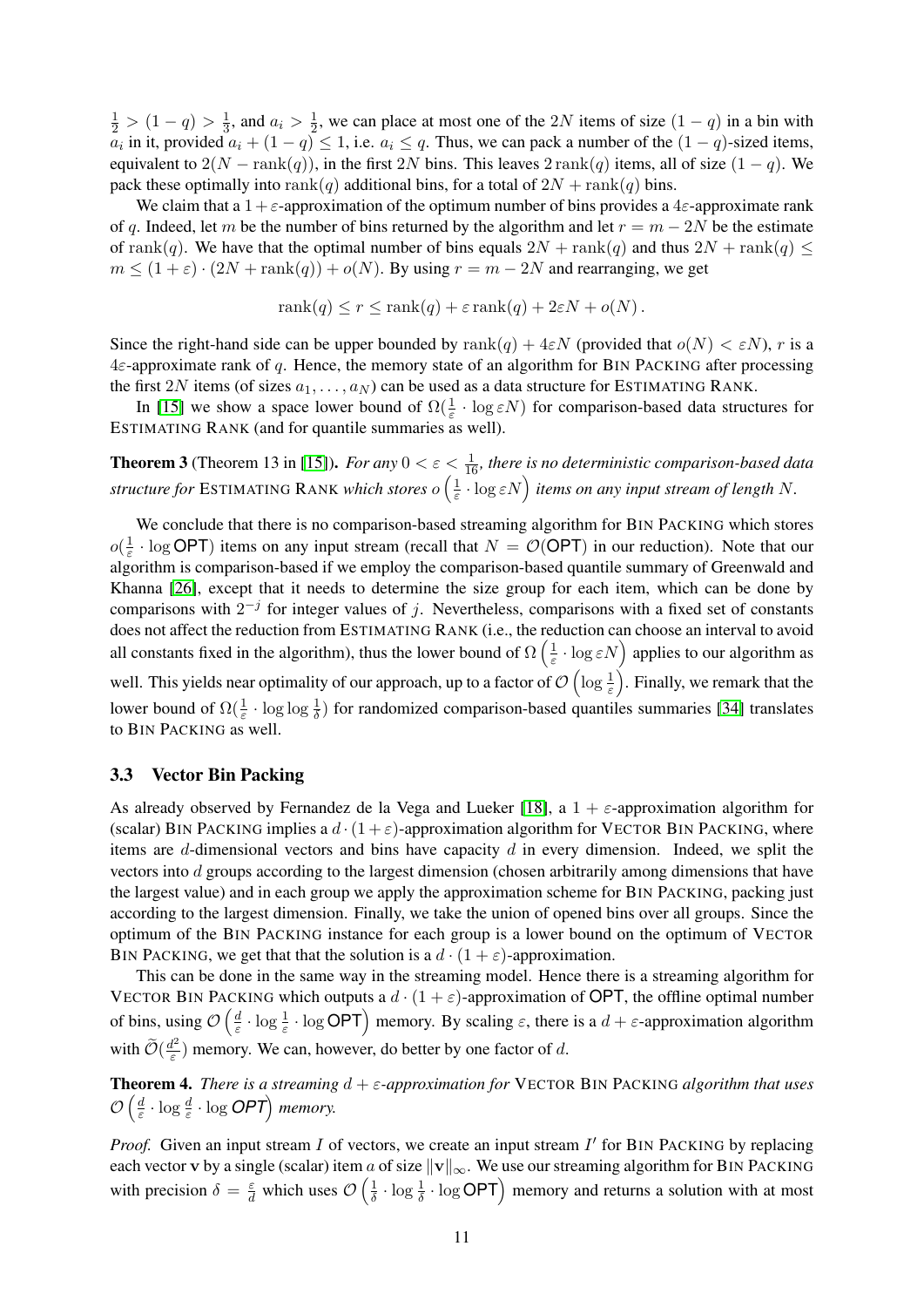$B = (1 + \delta) \cdot \mathsf{OPT}(I') + \widetilde{\mathcal{O}}(\frac{1}{\delta})$  $\frac{1}{\delta}$ ) scalar bins. Clearly, *B* bins are sufficient for the stream *I* of vectors, since in the solution for *I'* we replace each item by the corresponding vector and obtain a valid solution for *I*.

Finally, we show that  $(1+\delta) \cdot \mathsf{OPT}(I') + \mathcal{O}_{\delta}(1) \leq (d+\varepsilon) \cdot \mathsf{OPT}(I) + \widetilde{\mathcal{O}}(\frac{d}{\varepsilon})$  $\frac{a}{\varepsilon}$ ) for which it is sufficient to prove that  $\mathsf{OPT}(I') \leq d \cdot \mathsf{OPT}(I)$  as  $\delta = \frac{\varepsilon}{d}$  $\frac{\varepsilon}{d}$ . Namely, from an optimal solution S for *I*, we create a solution for *I'* with at most  $d \cdot \mathsf{OPT}(I)$  bins. For each bin *B* in *S*, we split the vectors assigned to *B* into *d* groups according to the largest dimension (chosen arbitrarily among those with the largest value) and for each group *i* we create bin  $B_i$  with vectors in group *i*. Then we just replace each vector *v* by an item of size  $||v||_{\infty}$  and obtain a valid solution for *I'* with at most  $d \cdot \mathsf{OPT}(I)$  bins.  $\Box$ 

Interestingly, a better than *d*-approximation using sublinear memory, which is rounding-based, is not possible, due to the following result in [\[7\]](#page-16-2). (Note that the result requires that the numbers in the input vectors can take arbitrary values in [0*,* 1], i.e., vectors do not belong to a bounded universe.)

Theorem 5 (Implied by the proof of Theorem 2.2 in [\[7\]](#page-16-2)). *Any algorithm for* VECTOR BIN PACKING *that rounds up large coordinates of vectors to o*(*N/d*) *types cannot achieve better than d-approximation, where N is the number of vectors.*

It is an interesting open question whether or not we can design a streaming *d*+*ε*-approximation with  $o(\frac{d}{e})$  $\frac{d}{\varepsilon}$ ) memory or even with  $\widetilde{\mathcal{O}}\left(d + \frac{1}{\varepsilon}\right)$  $\frac{1}{\varepsilon}$ ) memory.

## <span id="page-11-0"></span>4 Vector Scheduling

#### 4.1 Streaming Algorithm by Combining Small Jobs

We provide a novel approach for creating an input summary for VECTOR SCHEDULING (and hence also MAKESPAN SCHEDULING by inclusion), based on combining small items into containers, which works well even in a large dimension. Our streaming algorithm stores all big jobs and all containers, created from small items, that are relatively big as well. Thus, there is a bounded number of big jobs and containers, and the space used is bounded as well. We show that this simple summarization preserves the optimal makespan up to a factor of  $2 - \frac{1}{m} + \varepsilon$  for any  $0 < \varepsilon \le 1$ . Take  $m \ge 2$ , since for  $m = 1$  there is a trivial streaming algorithm that just sums up the vectors of all jobs to get the optimal makespan. We assume that the algorithm knows (an upper bound on) *m* in advance.

**Algorithm description.** For  $0 < \varepsilon \leq 1$  and  $m \geq 2$ , the algorithms works as follows: For each  $k = 1, \ldots, d$ , it keeps track of the total load of all jobs in dimension *k*, denoted  $L_k$ . Note that the optimal makespan satisfies  $\text{OPT} \geq \max_k \frac{1}{n}$  $\frac{1}{m} \cdot L_k$ . Assume for simplicity that when a new job arrives,  $\max_k \frac{1}{n}$  $\frac{1}{m} \cdot L_k = 1$ ; if not, we rescale every quantity by this maximum. Hence, the optimum makespan for jobs that arrived so far is at least one, while  $L_k \leq m$  for any  $k = 1, \ldots, d$  (an alternative lower bound on OPT is the maximum  $\ell_{\infty}$  norm of a job seen so far, but our algorithm does not use this).

Let  $\gamma = \Theta\left(\varepsilon^2/\log\frac{d^2}{\varepsilon}\right)$  $\left(\frac{d^2}{\varepsilon}\right)$ ; the constant hidden in  $\Theta$  follows from the analysis below. We also ensure that  $\gamma \leq \frac{1}{4}$  $\frac{1}{4}\varepsilon$ . We say that a job with vector **v** is *big* if  $\|\mathbf{v}\|_{\infty} > \gamma$ ; otherwise it is *small*. The algorithm stores all big jobs (i.e., the full vector of each big job), while it aggregates small jobs into containers, and does not store any small job directly. A *container* is simply a vector **c** that equals the sum of vectors for small jobs assigned to this container, and we ensure that  $\|\mathbf{c}\|_{\infty} \leq 2\gamma$ . Furthermore, container **c** is closed if  $\|\mathbf{c}\|_{\infty} > \gamma$ , otherwise, it is open. As two open containers can be combined into one (open or closed) container, we maintain only one open container. We execute a variant of the NEXT FIT algorithm to pack the containers, adding the incoming small job into the open container, where it always fits as any small vector **v** satisfies  $\|\mathbf{v}\|_{\infty} \leq \gamma$ . All containers are retained in the memory.

When a new small job arrives or when a big job becomes small, we assign it in the open container. If this container becomes closed, we open a new, empty one. Moreover, it may happen that a previously closed container becomes open again. In this case, we combine open containers as long as we have at least two of them. This completes the description of the algorithm.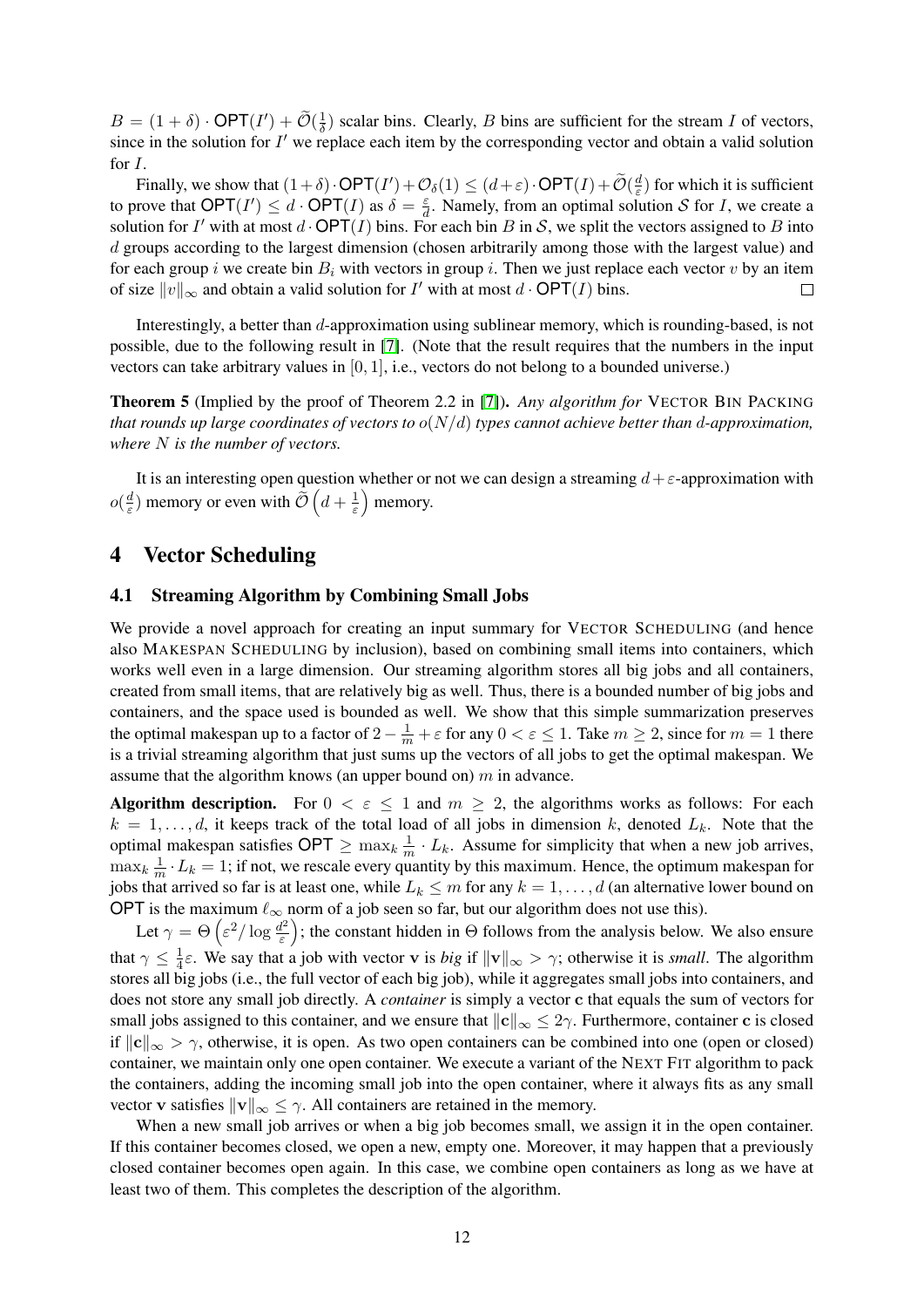For packing the containers, we may also use another algorithm, such as FIRST FIT, which also packs small jobs into a closed container if it fits. This may lead to having a lower number of containers in some cases. However, our upper bound of  $2 - \frac{1}{m} + \varepsilon$  on the approximation factor lost by this summarization technique holds for any algorithm for packing the containers, as long as they do not exceed the capacity of containers, equal to 2*γ*. Moreover, the space bound holds if there is a bounded number of containers with  $\|\mathbf{c}\|_{\infty} \leq \gamma$ .

**Properties of the input summary.** After all jobs are processed, we assume again that  $\max_k \frac{1}{n}$  $\frac{1}{m} \cdot L_k = 1$ , which implies that  $\text{OPT} \geq 1$ . Since any big job and any closed container, each characterized by a vector **v**, satisfy  $\|\mathbf{v}\|_{\infty} > \gamma$ , it holds that there are at most  $\frac{1}{\gamma} \cdot d \cdot m$  big jobs and closed containers. As at most one container remains open in the end and any job or container is described by *d* numbers, the space cost is  $\mathcal{O}\left(\frac{1}{\gamma}\right)$  $\frac{1}{\gamma} \cdot d^2 \cdot m \Big) = \mathcal{O} \left( \frac{1}{\varepsilon^2} \right)$  $\frac{1}{\varepsilon^2} \cdot d^2 \cdot m \cdot \log \frac{d}{\varepsilon}$ .

We now analyze the maximum approximation factor that can be lost by this summarization. Let  $I_R$ be the resulting instance formed by big jobs and containers with small items (i.e., the input summary), and let *I* be the original instance, consisting of jobs in the input stream. We show that  $\text{OPT}(I_R)$  and OPT(*I*) are close together, up to a factor of  $2 - \frac{1}{m} + \varepsilon$ . Note, however, that we still need to execute an offline algorithm to get (an approximation of)  $\mathsf{OPT}(I_\mathbb{R})$ , which is not an explicit part of the summary.

The crucial part of the proof is to show that containers for small items can be assigned to machines so that the loads of all machines are nearly balanced in every dimension, especially in the case when containers constitute a large fraction of the total load of all jobs. To capture this, let  $L_k^C$  be the total load of containers in dimension *k* (equal to the total load of small jobs). Let  $I_C \subseteq I_R$  be the instance consisting of all containers in *I*R. The following lemma establishes the approximation factor.

**Lemma 6.** *Supposing that*  $\max_k \frac{1}{m}$  $\frac{1}{m} \cdot L_k = 1$ , the following holds:

- (*i*) There is a solution for instance  $I_{\rm C}$  with load at most  $\max(\frac{1}{2},\frac{1}{n})$  $\frac{1}{m} \cdot L_k^{\text{C}}$ ) + 2 $\varepsilon$  + 4 $\gamma$  *in each dimension k on every machine.*
- $(iii)$   $OPT(I) \leq OPT(I_{\text{R}}) \leq \left(2 \frac{1}{m} + 3\varepsilon\right) \cdot OPT(I).$

*Proof.* (i) We obtain the solution from the randomized online algorithm by Im *et al.* [\[30\]](#page-17-12). Although this algorithm has ratio  $O(\log d/\log \log d)$  on general instances, we show that it behaves substantially better when jobs are small enough. In a nutshell, this algorithm works by first assigning each job *j* to a uniformly random machine *i* and if the load of machine *i* exceeds a certain threshold, then the job is reassigned by GREEDY. The online GREEDY algorithm works by assigning jobs one by one, each to a machine so that the makespan increases as little as possible (breaking ties arbitrarily).

Let  $L'_k = \max(\frac{1}{2}, \frac{1}{m})$  $\frac{1}{m} \cdot L_k^C$ ). We assume that each machine has its capacity of  $L'_k + 2\varepsilon + 4\gamma$  in each dimension *k* split into two parts: The first part has capacity  $L'_k + \varepsilon + 2\gamma$  in dimension *k* for the containers assigned randomly, and the second part has capacity  $\varepsilon + 2\gamma$  in all dimensions for the containers assigned by GREEDY. Note that GREEDY cares about the load in the second part only.

The algorithm assigns containers one by one as follows: For each container **c**, it first chooses a machine *i* uniformly and independently at random. If the load of the first part of machine *i* already exceeds  $L'_{k} + \varepsilon$  in some dimension *k*, then **c** is passed to GREEDY, which assigns it according to the loads in the second part. Otherwise, the algorithm assigns **c** to machine *i*.

As each container **c** satisfies  $\|\mathbf{c}\|_{\infty} \leq 2\gamma$ , it holds that randomly assigned containers fit into capacity  $L'_k + \varepsilon + 2\gamma$  in any dimension *k* on any machine. We show that the expected amount of containers assigned by GREEDY is small enough so that they fit into machines with capacity of  $\varepsilon + 2\gamma$ , which in turn implies that there is a choice of random bits for the assignment so that the capacity for GREEDY is not exceeded. The existence of a solution with capacity  $L'_k + 2\varepsilon + 4\gamma$  in each dimension *k* will follow.

Consider a container **c** and let *i* be the machine chosen randomly for **c**. We claim that for any dimension *k*, the load on machine *i* in dimension *k*, assigned before processing **c**, exceeds  $L'_{k} + \varepsilon$  with probability of at most  $\frac{\varepsilon}{d^2}$ . To show the claim, we use the following Chernoff-Hoeffding bound:

**Fact 7.** Let  $X_1, \ldots, X_n$  be independent binary random variables and let  $a_1, \ldots, a_n$  be coefficients in  $[0, 1]$ *. Let*  $X = \sum_i a_i X_i$ *. Then, for any*  $0 < \delta \leq 1$  *and any*  $\mu \geq \mathbb{E}[X]$ *, it holds that*  $\Pr[X > (1+\delta) \cdot \mu] \leq$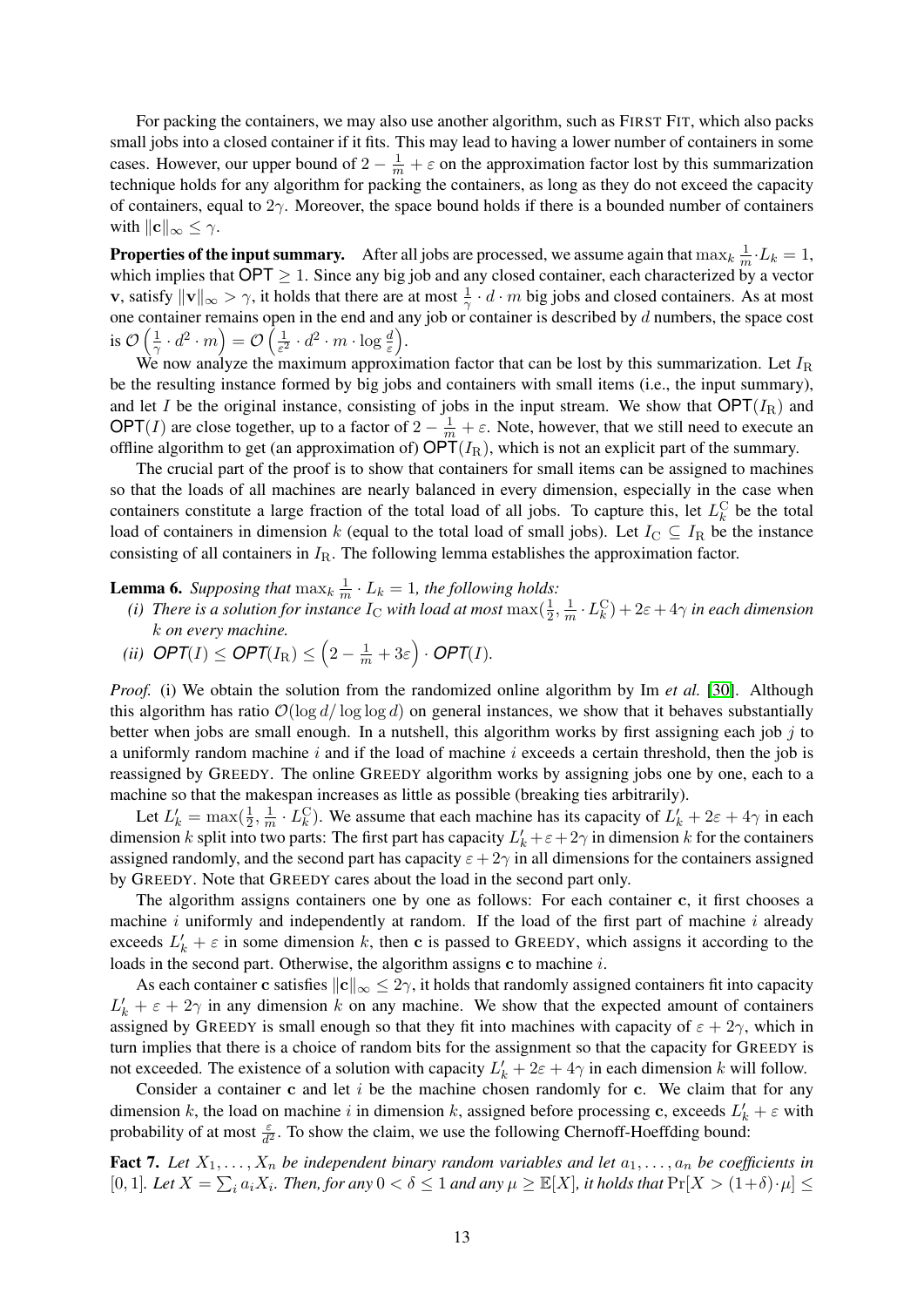$\exp\left(-\frac{1}{3}\right)$  $rac{1}{3} \cdot \varepsilon^2 \cdot \mu$ .

We use this bound with variable  $X_{c'}$  for each vector  $c'$  assigned randomly before vector  $c$  and not reassigned by GREEDY. We have  $X_{\mathbf{c}'} = 1$  if  $\mathbf{c}'$  is assigned on machine *i*. Let  $a_{\mathbf{c}'} = \frac{1}{2}$  $\frac{1}{2\gamma} \cdot \mathbf{c}'_k \leq 1$ . Let  $X = \sum_{\mathbf{c}'} a_{\mathbf{c}'} X_{\mathbf{c}'}$  be the random variable equal to the load on machine *i* in dimension *k*, scaled by  $\frac{1}{2\gamma}$ . It holds that  $\mathbb{E}[X] \leq \frac{1}{n}$  $\frac{1}{m} \cdot \frac{1}{2}$  $\frac{1}{2\gamma}\cdot L_{k}'\cdot m=\frac{1}{2\gamma}$  $\frac{1}{2\gamma} \cdot L'_{k}$ , since each container **c**' is assigned to machine *i* with probability  $\frac{1}{m}$  and  $L'_k \cdot m$  is the upper bound on the total load of containers in dimension *k*. Using the Chernoff-Hoeffding bound with  $\mu = \frac{1}{2}$  $\frac{1}{2\gamma} \cdot L'_k$  and  $\delta = \varepsilon \leq 1$ , we get that

$$
\Pr[X > (1+\varepsilon) \cdot \frac{1}{2\gamma} \cdot L'_k] \le \exp\left(-\frac{1}{3} \cdot \varepsilon^2 \cdot \frac{1}{2\gamma} \cdot L'_k\right).
$$

Using  $\gamma = \mathcal{O}\left(\varepsilon^2/\log \frac{d^2}{\varepsilon}\right)$  $\left(\frac{d^2}{\varepsilon}\right)$  and  $L'_k \geq \frac{1}{2}$  $\frac{1}{2}$ , we obtain

$$
\exp\left(-\frac{1}{3}\cdot \varepsilon^2\cdot \frac{1}{2\gamma}\cdot L_k'\right)\leq \exp\left(-\Omega\left(\log \frac{d^2}{\varepsilon}\right)\right)\leq \frac{\varepsilon}{d^2},
$$

where the last inequality holds for a suitable choice of the multiplicative constant in the definition of *γ*. This is sufficient to show the claim as  $X > (1 + \varepsilon) \cdot \frac{1}{2\varepsilon}$  $\frac{1}{2\gamma} \cdot L'_k$  if and only if the load on machine *i* in dimension *k*, assigned randomly before **c**, exceeds  $(1 + \varepsilon) \cdot L'_k$ .

By the union bound, the claim implies that each container **c** is reassigned by GREEDY with probability at most  $\frac{\varepsilon}{d}$ . Let *G* be the random variable equal to the sum of the  $\ell_1$  norms (where  $\|\mathbf{c}\|_1 = \sum_{k=1}^d \mathbf{c}_k$ ) of containers assigned by GREEDY. Using the linearity of expectation and the claim, we have

$$
\mathbb{E}[G] \le \sum_{\mathbf{c}} \frac{\varepsilon}{d} \cdot \|\mathbf{c}\|_1 \le \frac{\varepsilon}{d} \cdot m \cdot d = \varepsilon \cdot m,
$$

where the second inequality uses that the total load of containers in each dimension is at most *m*. Let  $\mu$ **G** be the makespan of the containers created by GREEDY. Observe that each machine has a dimension with load at least  $\mu_{\mathbf{G}} - 2\gamma$ . Indeed, otherwise, if there is a machine *i* with load less than  $\mu_{\mathbf{G}} - 2\gamma$  in all coordinates, the last container **c** assigned by GREEDY that caused the increase of the makespan to  $\mu$ **G** would be assigned to machine *i*, and the makespan after assigning **c** would be smaller than  $\mu$ **G** (using  $\|\mathbf{c}\|_{\infty} \leq 2\gamma$ ). It follows that  $\mu_{\mathbf{G}} - 2\gamma \leq \frac{1}{n}$  $\frac{1}{m} \cdot G$  and, using  $\mathbb{E}[G] \leq \varepsilon \cdot m$ , we get that  $\mathbb{E}[\mu_{\mathbf{G}}] - 2\gamma \leq \varepsilon$ . This concludes the proof that (i) holds.

(ii) The first inequality is straightforward as any solution for  $I_R$  can be used as a solution for  $I$ , just packing small items first in containers that the algorithm created and then the containers according to the solution for *I*R.

To show the upper bound, we create a solution of  $I_R$  of makespan at most  $\left(2 - \frac{1}{m} + 3\varepsilon\right) \cdot \text{OPT}(I)$ as follows: We take an optimal solution  $S_B$  for instance  $I_R \setminus I_C$ , i.e., for big jobs only, and combine it with solution  $S_{\text{C}}$  for containers from (i), to obtain a solution S for  $I_{\text{R}}$  (interestingly, the machine loads from  $S_B$  and  $S_C$  can be combined in an arbitrary way). Let  $\mu_k$  be the largest load assigned to a machine in dimension *k* in solution  $S_B$ ; we have  $\mu_k \le \text{OPT}(I)$ . Note that  $L_k^C \le m - \mu_k$ , since the total load of big jobs and containers together is at most *m*. Consider the load on machine *i* in dimension *k* in solution S. If  $\frac{1}{m} \cdot L_k^{\circ} \geq \frac{1}{2}$  $\frac{1}{2}$ , then this load is bounded by  $\mu_k + \frac{1}{n}$  $\frac{1}{m} \cdot L_k^C + 2\varepsilon + 4\gamma \le \mu_k + \frac{1}{n}$  $\frac{1}{m} \cdot (m - \mu_k) + 3\varepsilon =$  $\left(1-\frac{1}{n}\right)$  $\left(\frac{1}{m}\right) \cdot \mu_k + 1 + 3\varepsilon \le \left(2 - \frac{1}{m} + 3\varepsilon\right) \cdot \text{OPT}(I)$ , where the first inequality uses  $L_k^C \le m - \mu_k$  and  $\gamma \leq \frac{1}{4}$  $\frac{1}{4}\varepsilon$  (ensured by the definition of  $\gamma$ ), and the last inequality holds by  $\mu_k \le \text{OPT}(I)$ .

Otherwise,  $\frac{1}{m} \cdot L_k^C < \frac{1}{2}$  $\frac{1}{2}$ , in which case the load on machine *i* in dimension *k* is at most  $\mu_k + \frac{1}{2}$  +  $2\varepsilon + 4\gamma \leq (1.5 + 3\varepsilon) \cdot \text{OPT}(I) \leq (2 - \frac{1}{m} + 3\varepsilon) \cdot \text{OPT}(I)$ , using similar arguments as in the previous case and  $m > 2$ .

It remains open whether or not the above algorithm with  $\gamma = \Theta(\varepsilon)$  also gives  $(2 - \frac{1}{m} + \varepsilon)$ -approximation, which would imply a better space bound of  $\mathcal{O}(\frac{1}{\epsilon})$  $\frac{1}{\varepsilon} \cdot d^2 \cdot m$ . On the other hand, we now give an example showing that the approximation guarantee is at least  $2 - \frac{1}{n}$  $\frac{1}{m}$  for this approach.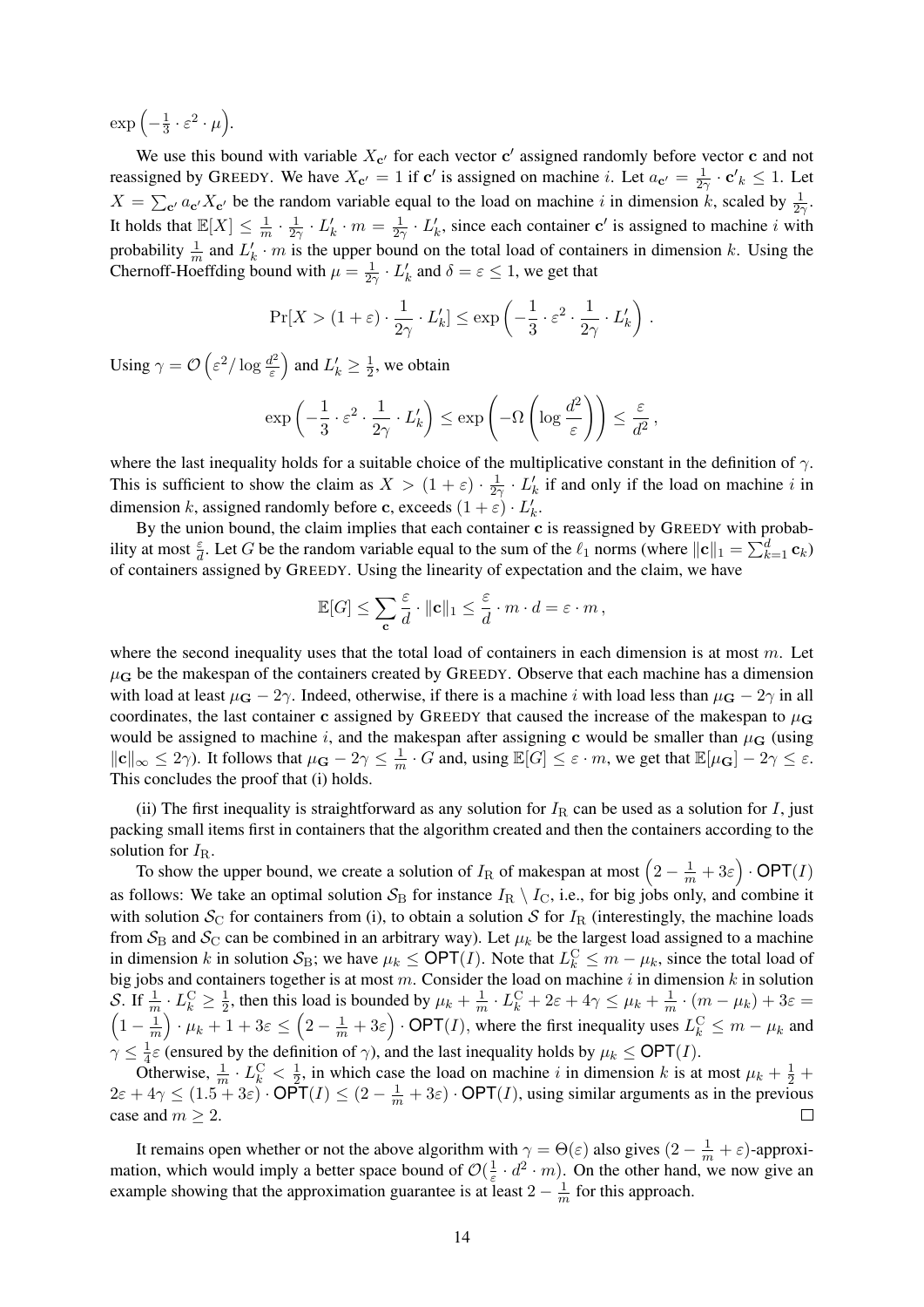**Tight example for the algorithm.** For any  $m \ge 2$ , we present an instance *I* in  $d = m + 1$  dimensions such that  $\mathsf{OPT}(I)=1$ , but  $\mathsf{OPT}(I_R)\geq 2-\frac{1}{m}$  $\frac{1}{m}$ , where  $I_{\rm R}$  is the instance created by our algorithm.

Let  $\gamma$  be as in the algorithm and assume for simplicity that  $\frac{1}{\gamma}$  is an integer. First, *m* big jobs with vectors  $\mathbf{v}^1, \ldots, \mathbf{v}^m$  arrive, where  $\mathbf{v}^i$  is a vector with dimensions *i* and  $m + 1$  equal to 1 and with zeros in the other dimensions (that is,  $v_i^i = 1$  and  $v_{m+1}^i = 1$ , while  $v_k^i = 0$  for  $k \notin \{i, m+1\}$ ). Then, small jobs arrive in groups of  $d - 1 = m$  jobs and there are  $(m - 1) \cdot \frac{1}{2}$  $\frac{1}{\gamma}$  groups. Each group consists of items  $(\gamma, 0, \ldots, 0, 0), (0, \gamma, \ldots, 0, 0), \ldots, (0, 0, \ldots, \gamma, 0)$ , i.e, for each  $i = 1, \ldots, d - 1$ , it contains one item with value  $\gamma$  in coordinate *i* and with zeros in other dimensions. The groups arrive one by one, with an arbitrary ordering inside the group. Note, however, that these jobs with  $\ell_{\infty}$  norm equal to  $\gamma$  become small for the algorithm only once the first job from the last group arrives as they are compared to the total load in each dimension, which increases gradually. When they become small, the algorithm will combine each group into one container (*γ, γ, . . . , γ,* 0), which can be achieved by processing the jobs in their arrival order and by having the last vector of the group larger by an infinitesimal amount (we do not take these infinitesimals into account in further calculations). Thus,  $I<sub>R</sub>$  consists of  $m$  big jobs and  $(m-1)\cdot\frac{1}{\gamma}$  $\frac{1}{\gamma}$  containers  $(\gamma, \gamma, \ldots, \gamma, 0)$ .

Observe that  $OPT(I) = 1$ , since in the optimal solution, each machine *i* is assigned big job  $\mathbf{v}^i$  and 1  $\frac{1}{\gamma}$  small jobs with  $\gamma$  in dimension *k* for each  $k \in \{1, \ldots, d-1\} \setminus \{i\}$ . Thus the load equals one on any machine and dimension.

We claim that  $\mathsf{OPT}(I_{\mathbb{R}}) \geq 2 - \frac{1}{n}$  $\frac{1}{m}$ . Indeed, only one big job can be assigned on one machine, as all of them have value one in dimension  $m + 1$ , so each machine contains one big job. Observe that some machine gets at least  $\frac{m-1}{m} \cdot \frac{1}{\gamma}$  $\frac{1}{\gamma}$  containers and thus, it has load of at least  $2 - \frac{1}{n}$  $\frac{1}{m}$  in one of the *d* − 1 first dimensions, which shows the claim.

Note that for this instance to show ratio  $2 - \frac{1}{n}$  $\frac{1}{m}$  it suffices that the algorithms creates  $(m-1) \cdot \frac{1}{\gamma}$ *γ* containers (*γ, γ, . . . , γ,* 0). This can be enforced for various greedy algorithms used for packing the small jobs into containers. We conclude that we need a different approach for input summarization to get a ratio below  $2 - \frac{1}{n}$  $\frac{1}{m}$ .

#### <span id="page-14-0"></span>4.2 Rounding Algorithms for Constant Dimension

**Makespan Scheduling.** We start by outlining a simple streaming algorithm for  $d = 1$  based on rounding. Here, each job  $j$  on input is characterized by its processing time  $p_j$  only. The algorithm uses the size of the largest job seen so far, denoted  $p_{\text{max}}$ , as a lower bound on the optimum makespan. This makes the rounding procedure (and hence, the input summary) oblivious of *m*, the number of machines, which is in contrast with the algorithm in Section [4](#page-11-0) that uses just the sum of job sizes as the lower bound.

The rounding works as follows: Let *q* be an integer such that  $p_{\max} \in ((1+\varepsilon)^q, (1+\varepsilon)^{q+1}]$ , and let  $k = \lceil \log_{1+\varepsilon} \frac{1}{\varepsilon} \rceil$  $\frac{1}{\varepsilon}$ ] =  $\mathcal{O}(\frac{1}{\varepsilon})$  $\frac{1}{\varepsilon}$  log  $\frac{1}{\varepsilon}$ ). A job is *big* if its size exceeds  $(1 + \varepsilon)^{q-k}$ ; note that any big job is larger than  $\varepsilon \cdot p_{\text{max}}/(1+\varepsilon)^2$ . All other jobs are *small* and have size less than  $\varepsilon \cdot p_{\text{max}}$ . The algorithm maintains one variable *s* for the total size of all small jobs and variables  $L_i$ ,  $i = q - k$ , ..., q, for the number of big jobs with size in  $((1+\varepsilon)^i, (1+\varepsilon)^{i+1}]$  (note that this interval is *not* scaled by  $p_{\max}$ , i.e., increasing  $p_{\max}$ slightly does not move the intervals).

Maintaining these variables when a new job arrives can be done in a straightforward way. In particular, when an increase of  $p_{\text{max}}$  causes that  $q$  increases (by 1 or more as it is integral), we discard all variables  $L_i$  that do not correspond to big jobs any more, and account for previously big jobs that are now small in variable *s*. However, as the size of these jobs was rounded to a power of  $1 + \varepsilon$ , variable *s* can differ from the exact total size of small jobs by a factor of at most  $1 + \varepsilon$ .

The created input summary, consisting of  $\mathcal{O}(\frac{1}{\epsilon})$  $\frac{1}{\varepsilon}$  log  $\frac{1}{\varepsilon}$ ) variables *L<sub>i</sub>* and variable *s*, preserves the optimal value up to a factor of  $1 + \mathcal{O}(\varepsilon)$ . This follows, since big jobs are stored with size rounded up to the nearest power of  $1 + \varepsilon$ , and, although we just know the approximate total size of small jobs, they can be taken into account similarly as when calculating a bound on the number of bins in our algorithm for BIN PACKING.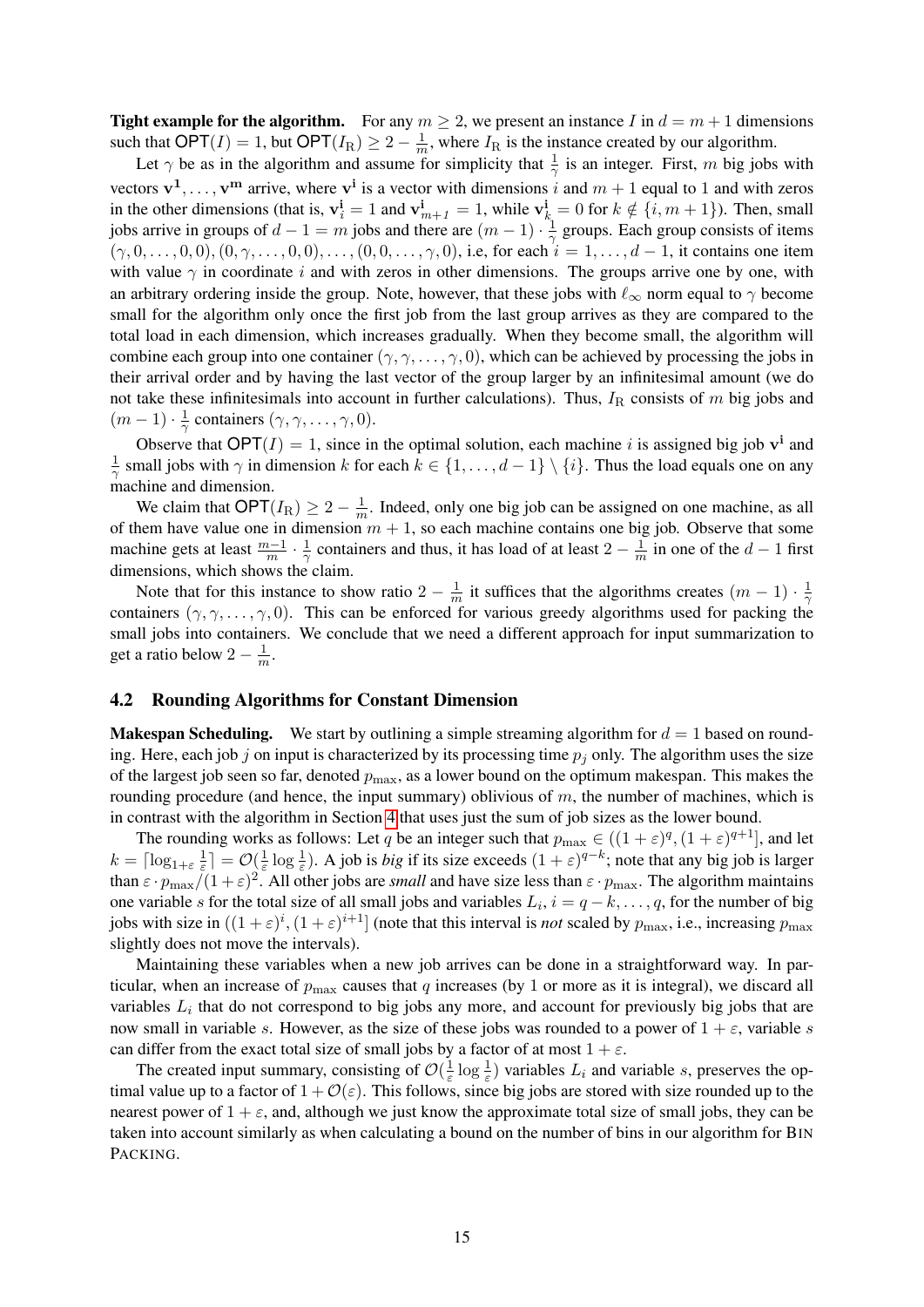Vector Scheduling. We describe the rounding introduced by Bansal *et al.* [\[8\]](#page-16-3), which we can adjust into a streaming  $1 + \varepsilon$ -approximation for VECTOR SCHEDULING in constant dimension. The downside of this approach is that it requires memory exceeding  $\left(\frac{2}{5}\right)$  $\left(\frac{2}{\varepsilon}\right)^d$ , which becomes unfeasible even for  $\varepsilon = 1$ and *d* being a relatively small constant. Moreover, such an amount of memory may be needed also in the case of a small number of machines.

We first use the following lemma by Chekuri and Khanna [\[11\]](#page-16-6), where  $\delta = \frac{\varepsilon}{d}$  $\frac{\varepsilon}{d}$ :

<span id="page-15-1"></span>Lemma 8 (Lemma 2.1 in [\[11\]](#page-16-6)). Let *I* be an instance of VECTOR SCHEDULING. Let *I'* be a modified *instance where we replace each vector* **v** *by vector* **v**<sup>*'*</sup> *as follows: For each*  $1 \leq i \leq d$ *, if*  $\mathbf{v}_i > \delta ||\mathbf{v}||_{\infty}$ *, then*  $v'_{i} = v_{i}$ ; otherwise,  $v'_{i} = 0$ . Let S' be any solution for I'. Then, if we replace each vector  $v'$  in S' *by its counterpart in I, we get a solution of I with makespan at most*  $1 + \varepsilon$  *times the makespan of*  $\mathcal{S}'$ *.* 

In the following, we assume that the algorithms receives vectors from instance  $I'$ , created as in Lemma [8.](#page-15-1) Let  $p_{\text{max}}$  be the maximum  $\ell_{\infty}$  norm over all vectors that arrived so far; we use it as a lower bound on OPT. We again do not use the total volume in each dimension as a lower bound, which makes the input summarization oblivious of *m*. A job, characterized by vector **v**, is said to be *big* if  $\|\mathbf{v}\|_{\infty} > \delta \cdot p_{\text{max}}$ ; otherwise, **v** is *small*.

We round all values in big jobs to the powers of  $1 + \varepsilon$ . By Lemma [8,](#page-15-1) we have that either  $\mathbf{v}_k$  $\delta^2 \cdot p_{\text{max}}$  or  $\mathbf{v}_k = 0$  for any big **v** and dimension *k*, thus there are  $\left[\log_{1+\varepsilon}\frac{1}{\delta^2}\right]$  $\left(\frac{1}{\delta^2}\right)^d = \mathcal{O}\left(\left(\frac{2}{\varepsilon}\right)$  $\left(\frac{2}{\varepsilon}\log\frac{d}{\varepsilon}\right)^d$ types of big jobs at any time. We have one variable  $L_t$  counting the number of jobs for each big type **t**, where **t** is an integer vector consisting of the exponents, i.e., if **v** is a big vector of type **t**, then  $\mathbf{v}_i \in ((1+\varepsilon)^{\mathbf{t}_i}, (1+\varepsilon)^{\mathbf{t}_i+1}]$  (we set  $\mathbf{t}_i = -\infty$  if  $\mathbf{v}_i = 0$ ). As in the 1-dimensional case, big types change over time, when  $p_{\text{max}}$  (sufficiently) increases.

Note that small jobs cannot be rounded to powers of  $1 + \varepsilon$  directly. Instead, they are rounded relative to their  $\ell_{\infty}$  norms. More precisely, consider a small vector **v** and let  $\gamma = ||\mathbf{v}||_{\infty}$ . For each dimension *k*, if  $\mathbf{v}_k > 0$ , let  $\mathbf{t}_k \ge 0$  be the largest integer such that  $\mathbf{v}_k \le \gamma \cdot (1 + \varepsilon)^{-\mathbf{t}_i}$ , and if  $\mathbf{v}_i = 0$ , we set  $\mathbf{t}_i$  to  $\infty$ . Then  $(\mathbf{t}_1, \ldots, \mathbf{t}_d)$  is the type of small vector **v**. Observe that small types do not change over time and there are at most  $\mathcal{O}\left(\left(\frac{1}{\varepsilon}\right)\right)$  $\frac{1}{\varepsilon}$  log  $\frac{d}{\varepsilon}$  and  $\left(\frac{d}{\varepsilon}\right)^d$  of them. For each small type **t**, we have one variable  $s_t$  counting the sum of the  $\ell_{\infty}$  norms of all small jobs of that type.

The variables can be maintained in an online fashion. Namely, when  $p_{\text{max}}$  increases, the types for previously big jobs that are now small are discarded, while the jobs that become small are accounted for in small types. For each such former big type **t**, we compute the corresponding small type as follows: Let  $\delta = ||\mathbf{t}||_{\infty}$  be the maximum value in **t** (which is not  $-\infty$ ). The corresponding small type  $\hat{\mathbf{t}}$  has then  $\hat{\mathbf{t}}_i = \delta - \mathbf{t}_i$  if  $\mathbf{t}_i \neq -\infty$ , and  $\hat{\mathbf{t}}_i = \infty$  otherwise. Then we increase  $s_{\hat{\mathbf{t}}}$  by  $L_{\mathbf{t}} \cdot (1 + \varepsilon)^{\delta+1}$ .

There are two types of errors introduced due to maintaining variables in the streaming scenario and not offline, where we know the final value of  $p_{\text{max}}$  in advance. First, it may happen that a vector **v** that was big upon its arrival becomes small, and the small type of **v** is different than the small type computed for the former big type of **v** (i.e., the small type of **v** with values rounded to powers of  $1 + \varepsilon$ ). Second, the sum of  $\ell_{\infty}$  norms of small vectors of a small type **t** is in  $(s_t/(1 + \varepsilon), s_t]$ , and moreover, the error in some dimension *i* with  $t_i > 0$  (i.e., not the largest one for this type) may be of factor up to  $(1 + \varepsilon)^2$ , since we may round such a dimension two times for some jobs. Note, however, that by giving up a factor of  $1 + \mathcal{O}(\varepsilon)$ , we may disregard both issues.

The offline algorithm of Bansal *et al.* [\[8\]](#page-16-3) implies that such an input summary, consisting of variables for both small and big types, is sufficient for computing  $1 + \varepsilon$ -approximation.

Acknowledgments. The work is supported by European Research Council grant ERC-2014-CoG 647557. The authors wish to thank Michael Shekelyan for fruitful discussions.

## References

<span id="page-15-0"></span>[1] S. Albers. Better bounds for online scheduling. *SIAM Journal on Computing*, 29(2):459–473, 1999.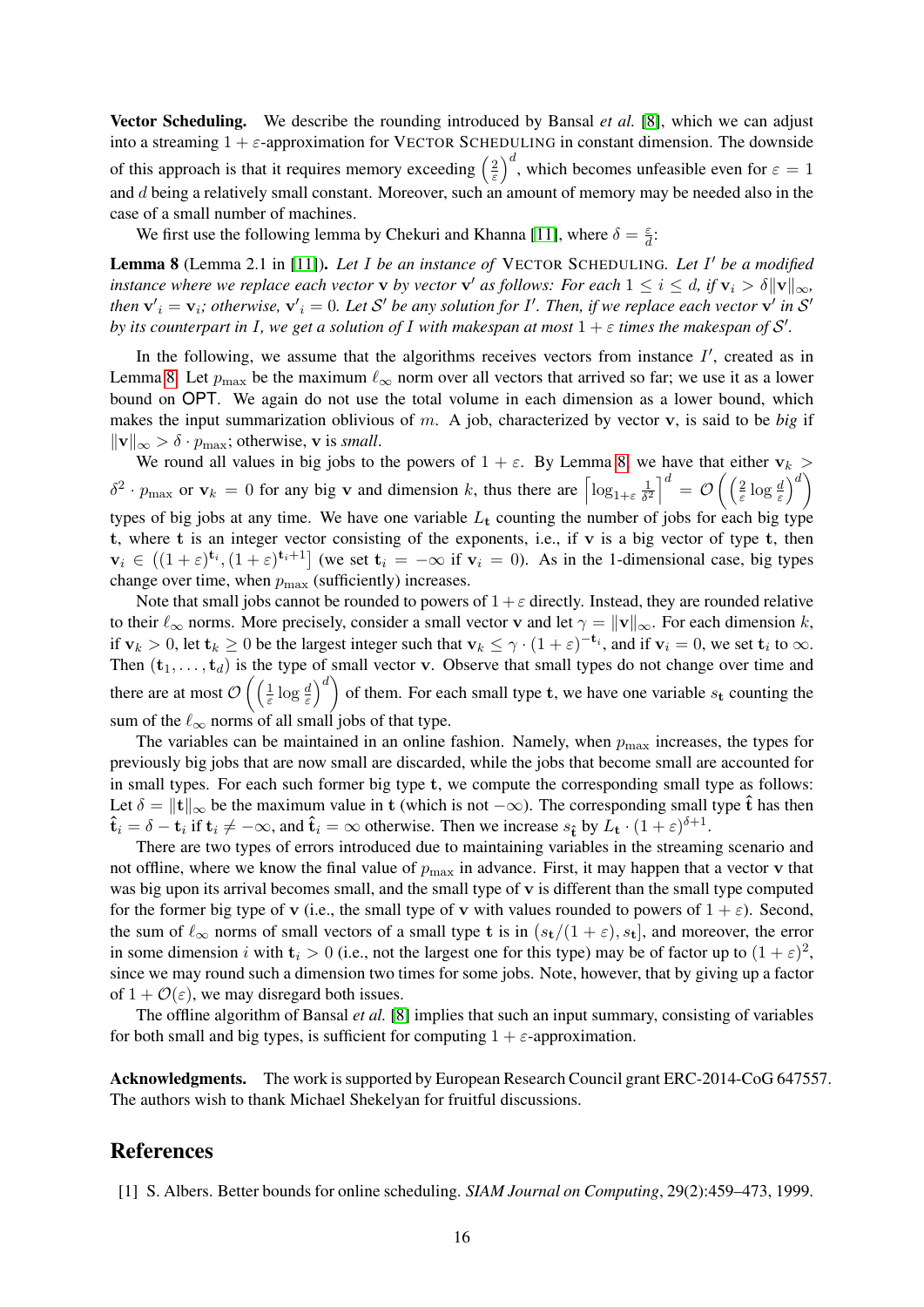- <span id="page-16-5"></span>[2] David Applegate, Luciana S Buriol, Bernard L Dillard, David S Johnson, and Peter W Shor. The cutting-stock approach to bin packing: Theory and experiments. In *ALENEX*, volume 3, pages 1–15, 2003.
- <span id="page-16-11"></span>[3] Yossi Azar, Ilan Reuven Cohen, Seny Kamara, and Bruce Shepherd. Tight bounds for online vector bin packing. In *Proceedings of the 25th Annual ACM Symposium on Theory of Computing*, STOC '13, pages 961–970. ACM, 2013.
- <span id="page-16-13"></span>[4] Yossi Azar, Ilan Reuven Cohen, and Debmalya Panigrahi. Randomized algorithms for online vector load balancing. In *Proceedings of the 29th Annual ACM-SIAM Symposium on Discrete Algorithms*, SODA '18, pages 980–991. SIAM, 2018.
- <span id="page-16-9"></span>[5] János Balogh, József Békési, György Dósa, Leah Epstein, and Asaf Levin. A new and improved algorithm for online bin packing. In *26th Annual European Symposium on Algorithms (ESA 2018)*, volume 112 of *LIPIcs*, pages 5:1–5:14. Schloss Dagstuhl–Leibniz-Zentrum fuer Informatik, 2018.
- <span id="page-16-10"></span>[6] János Balogh, József Békési, and Gábor Galambos. New lower bounds for certain classes of bin packing algorithms. *Theoretical Computer Science*, 440-441:1 – 13, 2012.
- <span id="page-16-2"></span>[7] Nikhil Bansal, Marek Eliáš, and Arindam Khan. Improved approximation for vector bin packing. In *Proceedings of the 27th annual ACM-SIAM symposium on Discrete algorithms*, SODA '16, pages 1561–1579. SIAM, 2016.
- <span id="page-16-3"></span>[8] Nikhil Bansal, Tim Oosterwijk, Tjark Vredeveld, and Ruben van der Zwaan. Approximating vector scheduling: Almost matching upper and lower bounds. *Algorithmica*, 76(4):1077–1096, Dec 2016.
- <span id="page-16-7"></span>[9] Tugkan Batu, Petra Berenbrink, and Christian Sohler. A sublinear-time approximation scheme for bin packing. *Theoretical Computer Science*, 410(47-49):5082–5092, 2009.
- <span id="page-16-8"></span>[10] Richard Beigel and Bin Fu. A dense hierarchy of sublinear time approximation schemes for bin packing. In *Frontiers in Algorithmics and Algorithmic Aspects in Information and Management*, pages 172–181. Springer, 2012.
- <span id="page-16-6"></span>[11] Chandra Chekuri and Sanjeev Khanna. On multidimensional packing problems. *SIAM journal on computing*, 33(4):837–851, 2004.
- <span id="page-16-12"></span>[12] Lin Chen, Klaus Jansen, and Guochuan Zhang. On the optimality of approximation schemes for the classical scheduling problem. In *Proceedings of the 25th Annual ACM-SIAM Symposium on Discrete Algorithms*, SODA '14, pages 657–668. SIAM, 2014.
- <span id="page-16-1"></span>[13] Henrik I Christensen, Arindam Khan, Sebastian Pokutta, and Prasad Tetali. Approximation and online algorithms for multidimensional bin packing: A survey. *Computer Science Review*, 24:63– 79, 2017.
- <span id="page-16-0"></span>[14] Edward G. Coffman Jr., János Csirik, Gábor Galambos, Silvano Martello, and Daniele Vigo. Bin packing approximation algorithms: Survey and classification. In *Handbook of Combinatorial Optimization*, pages 455–531. Springer New York, 2013.
- <span id="page-16-14"></span>[15] Graham Cormode and Pavel Vesely. Tight Lower Bound for Comparison-Based Quantile Summar- ´ ies. *arXiv e-prints*, page arXiv:1905.03838, May 2019.
- <span id="page-16-4"></span>[16] György Dósa and Jiří Sgall. First Fit bin packing: A tight analysis. In 30th International Symposium *on Theoretical Aspects of Computer Science (STACS 2013)*, volume 20 of *LIPIcs*, pages 538–549. Schloss Dagstuhl–Leibniz-Zentrum fuer Informatik, 2013.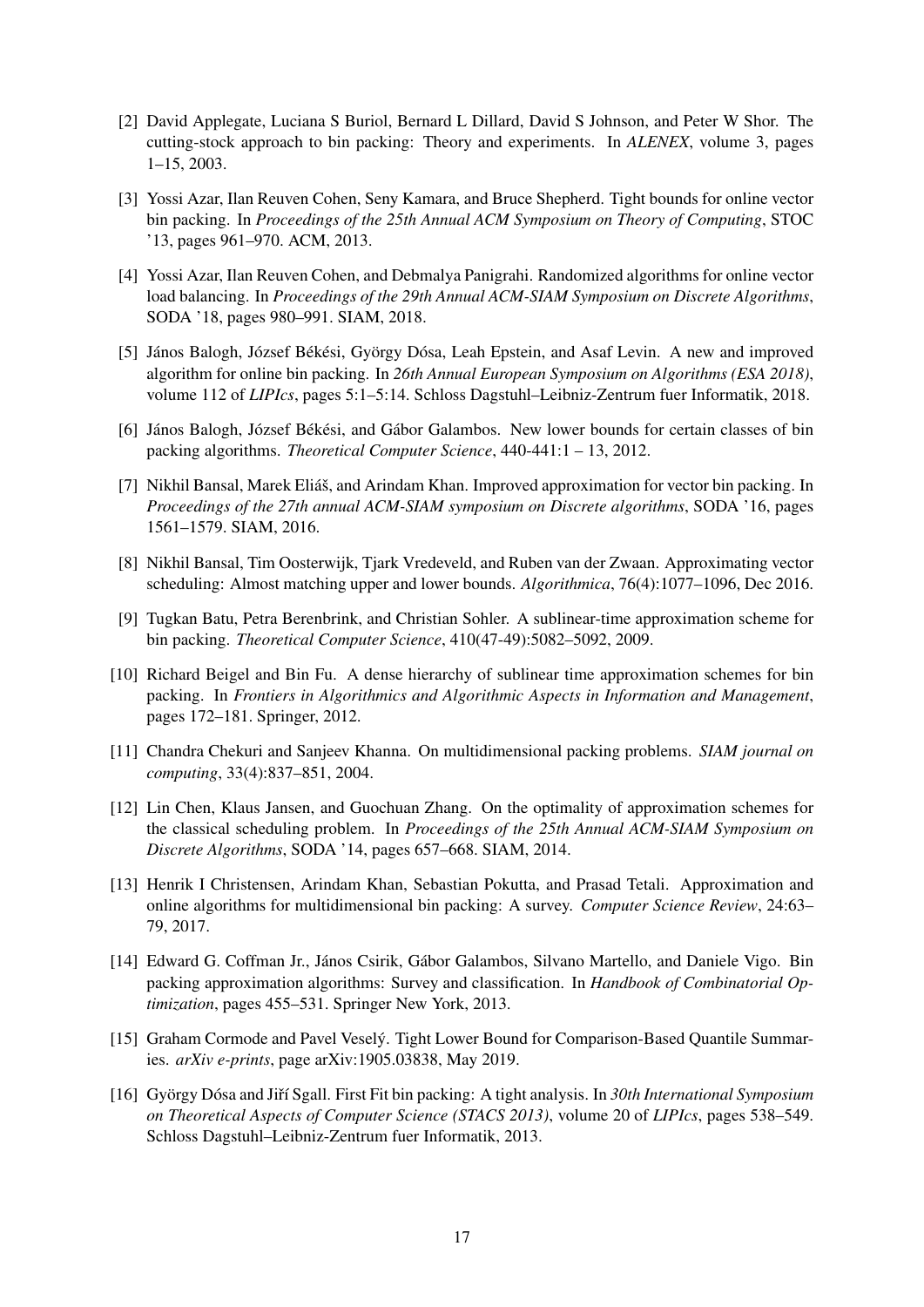- <span id="page-17-8"></span>[17] Björn Feldkord, Matthias Feldotto, Anupam Gupta, Guru Guruganesh, Amit Kumar, Sören Riechers, and David Wajc. Fully-dynamic bin packing with little repacking. In *45th International Colloquium on Automata, Languages, and Programming (ICALP 2018)*, volume 107 of *LIPIcs*, pages 51:1–51:24. Schloss Dagstuhl–Leibniz-Zentrum fuer Informatik, 2018.
- <span id="page-17-1"></span>[18] W. Fernandez de la Vega and G.S. Lueker. Bin packing can be solved within 1 + *ε* in linear time. *Combinatorica*, 1(4):349–355, 1981.
- <span id="page-17-15"></span>[19] Rudolf Fleischer and Michaela Wahl. On-line scheduling revisited. *Journal of Scheduling*, 3(6):343–353, 2000.
- <span id="page-17-7"></span>[20] Michael R Garey, Ronald L Graham, David S Johnson, and Andrew Chi-Chih Yao. Resource constrained scheduling as generalized bin packing. *Journal of Combinatorial Theory, Series A*, 21(3):257–298, 1976.
- <span id="page-17-9"></span>[21] Michael R Garey and David S Johnson. *Computers and intractability: a guide to the theory of NP-completeness*. Freeman, 1979.
- <span id="page-17-5"></span>[22] Paul C Gilmore and Ralph E Gomory. A linear programming approach to the cutting-stock problem. *Operations research*, 9(6):849–859, 1961.
- <span id="page-17-6"></span>[23] Paul C Gilmore and Ralph E Gomory. A linear programming approach to the cutting stock problem—part ii. *Operations research*, 11(6):863–888, 1963.
- <span id="page-17-3"></span>[24] Michel X. Goemans and Thomas Rothvoß. Polynomiality for bin packing with a constant number of item types. In *Proceedings of the 25th Annual ACM-SIAM Symposium on Discrete Algorithms*, SODA '14, pages 830–839. SIAM, 2014.
- <span id="page-17-13"></span>[25] Todd Gormley, Nicholas Reingold, Eric Torng, and Jeffery Westbrook. Generating adversaries for request-answer games. In *Proceedings of the 11th ACM-SIAM Symposium on Discrete Algorithms*, SODA '00, pages 564–565. SIAM, 2000.
- <span id="page-17-0"></span>[26] Michael Greenwald and Sanjeev Khanna. Space-efficient online computation of quantile summaries. In *Proceedings of the ACM SIGMOD International Conference on Management of Data*, SIGMOD '01, pages 58–66, November 2001.
- <span id="page-17-11"></span>[27] D. G. Harris and A. Srinivasan. The Moser-Tardos framework with partial resampling. In *2013 IEEE 54th Annual Symposium on Foundations of Computer Science*, FOCS '13, pages 469–478, Oct 2013.
- <span id="page-17-2"></span>[28] Rebecca Hoberg and Thomas Rothvoss. A logarithmic additive integrality gap for bin packing. In *Proceedings of the 28th Annual ACM-SIAM Symposium on Discrete Algorithms*, SODA '17, pages 2616–2625. SIAM, 2017.
- <span id="page-17-14"></span>[29] J.F. Rudin III. *Improved bounds for the on-line scheduling problem*. PhD thesis, The University of Texas at Dallas, 2001.
- <span id="page-17-12"></span>[30] S. Im, N. Kell, J. Kulkarni, and D. Panigrahi. Tight bounds for online vector scheduling. *SIAM Journal on Computing*, 48(1):93–121, 2019.
- <span id="page-17-10"></span>[31] Klaus Jansen, Kim-Manuel Klein, and José Verschae. Closing the gap for makespan scheduling via sparsification techniques. In *43rd International Colloquium on Automata, Languages, and Programming (ICALP 2016)*, volume 55 of *LIPIcs*, pages 72:1–72:13. Schloss Dagstuhl–Leibniz-Zentrum fuer Informatik, 2016.
- <span id="page-17-4"></span>[32] David S. Johnson. Fast algorithms for bin packing. *Journal of Computer and System Sciences*, 8:272–314, 1974.